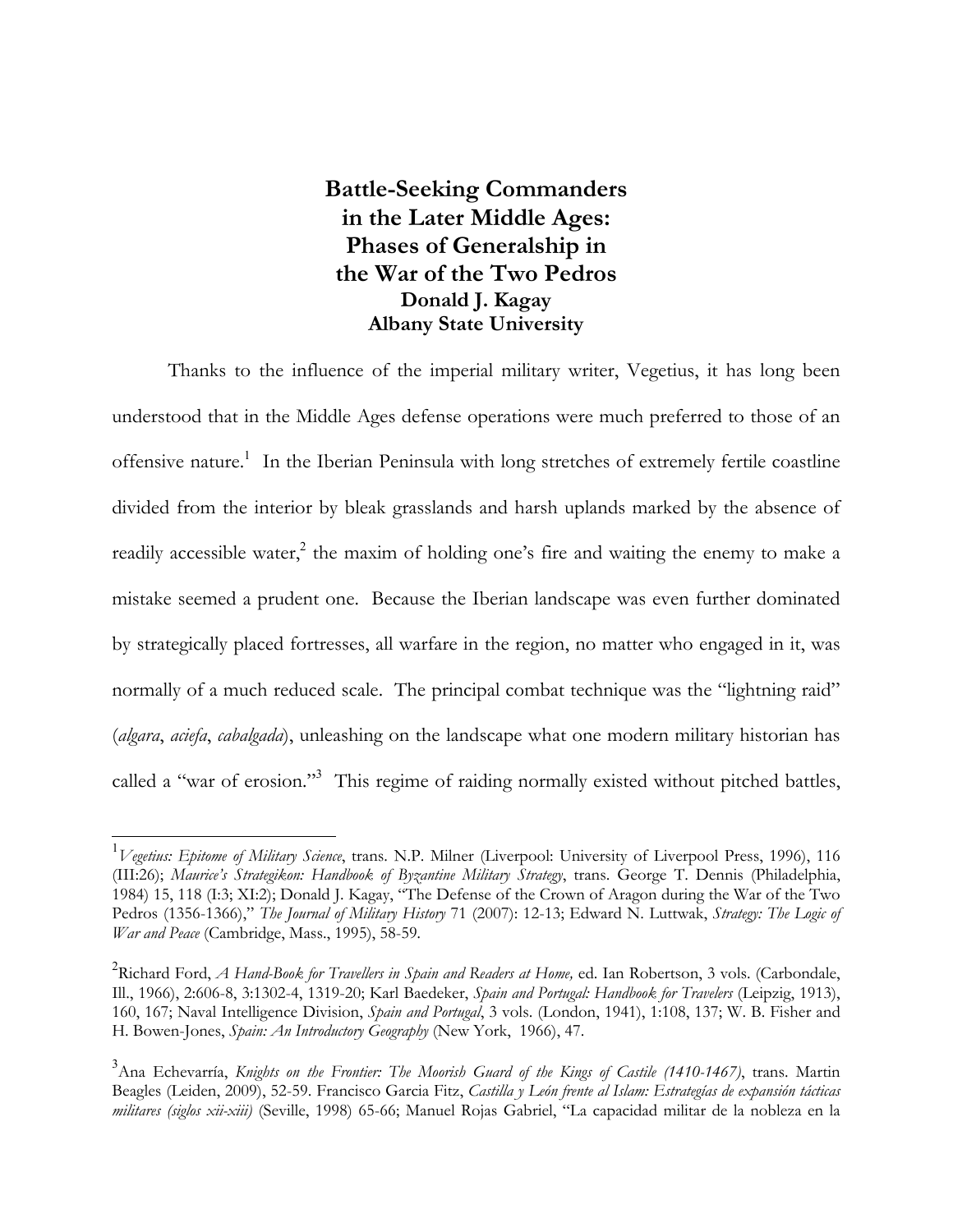but instead put a force of under 1000 horsemen in enemy territory for under a week. The aim of such operations was to produce maximum damage with minimum risk.<sup>4</sup> This was done by having the raiding force constantly on the move while dealing heavy blows to enemy territory by damaging settlements, destroying crops, rustling livestock, and taking numerous prisoners.<sup>5</sup> One fifteenth-century observer aptly described the effect of such raiding in the following terms: "we destroyed and burnt wherever we went, so that nothing was left behind us, for all was devastated."<sup>6</sup>

 Even when larger armies took to the field, the same geographical determinants clearly affected the way in which they were maneuvered. As in the Latin East, campaigns were conducted "without battles," centering, instead, on castles and fortified urban sites.<sup>7</sup> Even these kind of expeditions, however, involved unforeseen risk, such as the demise of Alfonso XI of Castile (r.1312-1350) at the siege of Gibraltar, not from a battlefield wound, but from

frontera con Granada: El ejemplo de Don Juan Ponce de León, II conde de Arcos y señor de Marchena," *Historia, Instituciones, Documentos* 22 (1995): 500-1.

4 Manuel Rojas Gabriel, *La frontera entre los reinos de Sevilla y Granada en el siglo XV (1390-1481): Un ensayo sobre la violencia y sus manifestaciones* (Cádiz, 1995), 16-17.

5<br>Archivo de la Corona de Aragón[ACA], Cancillería real, Registro[R] 46, f. 283v; R. 236, f.222; Andrés Giménez Soler, *Don Juan Manuel: Biografía y estudio crítico* (Zaragoza, 1932), 339, 359-60 (docs. 155, 186); María Teresa Ferrer i Mallol, *Entre la Paz y la Guerra: La corona catalano-aragonesa y Castilla en la baja Edad Media* (Barcelona, 2005), 324; Juan Torrers Fontes, *Instituciones y sociedad en la frontera murciano-granadina* (Murcia, 2004), 175, 481-82; Manuel Rojas Gabriel, "La nobleza como élite militar en la frontera con Granada: Una reflexión," in *Actos del congreso de frontera oriente nazarí como subjeto histórico (s.XIII-XVI): Lorca, Vera 22 á 24 de Noviembre de 1994*, ed. Pedro Segura Artero (Madrid, 1997), 184-85.

6 *Diary of Jörg von Ehingen*, trans. Malcolm Letts (London, 1929), 37-38; Echevarría, *Knights*, 58.

 $\overline{a}$ 

<sup>7</sup>Christopher Marshall, *Warfare in the Latin East, 1192-1291* (1992; reprint, Cambridge, 1995), 184, 207.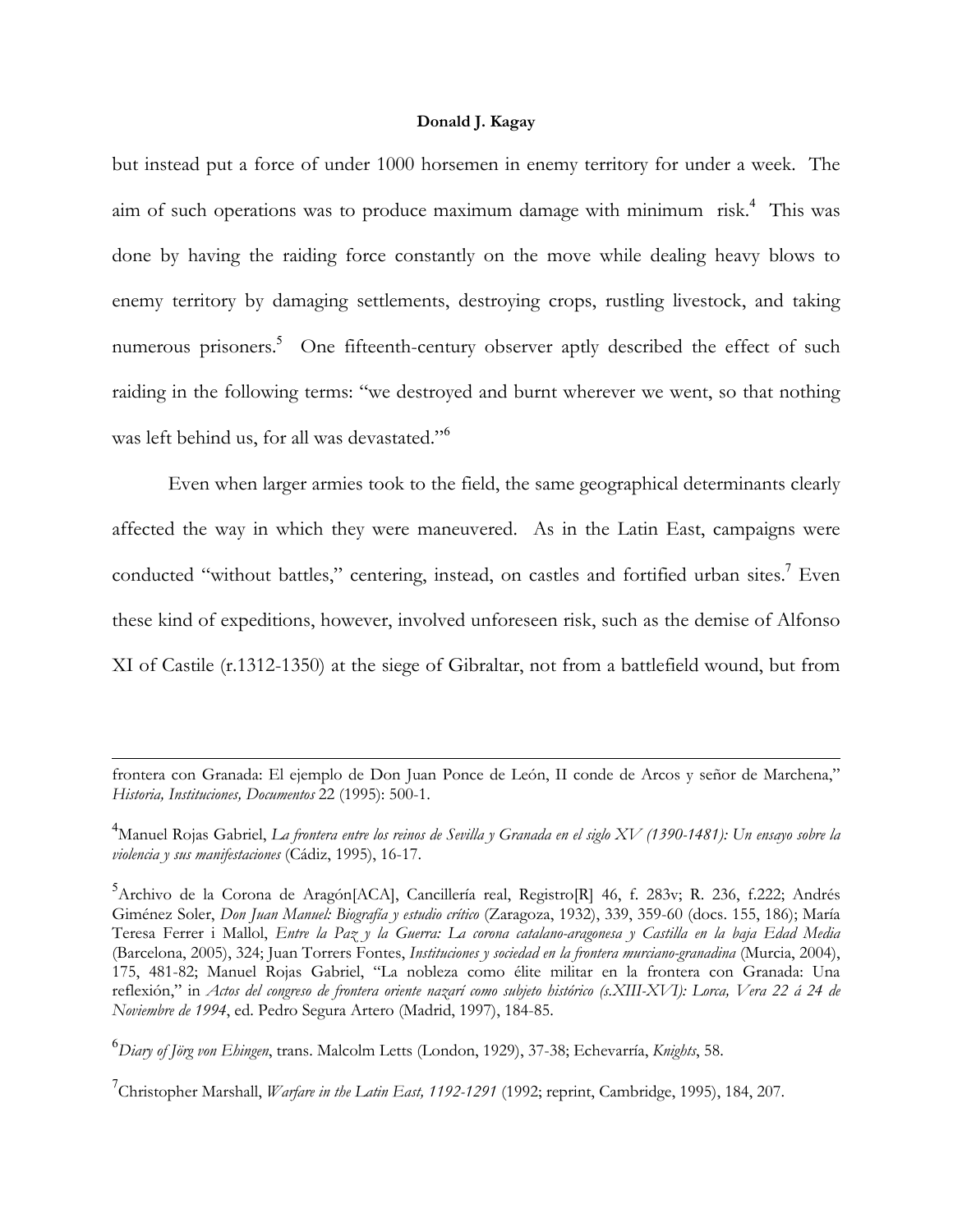a bubonic plague infection.<sup>8</sup> Rather than putting oneself in such danger, most commanders took the safe course of defending their frontiers and avoiding battle unless absolutely necessary. Unlike some of Christian Spain's greatest reconquest figures such as Fernando III of Castile (r.1217-1252) and Jaume I of Aragon (r.1214-1276) who looked on the conflict with Muslim *Hispania* as a "war fought in partnership with God" by combatants willing to die "in God's service,"<sup>9</sup> most Iberian commanders would wait out an adversary, even one who had crossed his border and did damage to his realm. Though opposed to modern views of chivalry in the Middle Ages, this cautious course was very much in line with such medieval Spanish political and military theorists as Juan Manuel (1282-1348) who counseled intelligent caution above vainglorious rashness for all who engaged in the unpredictable venture of war.<sup>10</sup>

## **I.**

 The longest and most destructive war of fourteenth-century Iberia had nothing to do with the rconquest, but was caused by a series of territorial disputes between the Christian ruling houses of Castile (the dominant power of the central and southern portions of the Peninsula) and the Crown of Aragon (a ruling coalition of eastern Spanish states whose

<sup>8</sup> Philip Ziegler, *The Black Death* (New York:, 1969), 113-14.

<sup>&</sup>lt;sup>9</sup>The Book of Deeds of J*ames I of Aragon: A Translation of the Medieval Catalan <u>Llibre dels Feyts</u>, trans. Damian Smith* and Helena Buffery (Aldershot, Hampshire, 2003), 188 (chap. 207); Robert I. Burns, S.J., "The Spiritual Life of James the Conqueror of Arago-Catalonia, 1208-1276: Portrait and Self-Portrait," *The Catholic Historical Review* 62 (1976): 18.

<sup>10</sup>García Fitz, *Castilla*, 311-12; Echevarría, *Knights*, 57.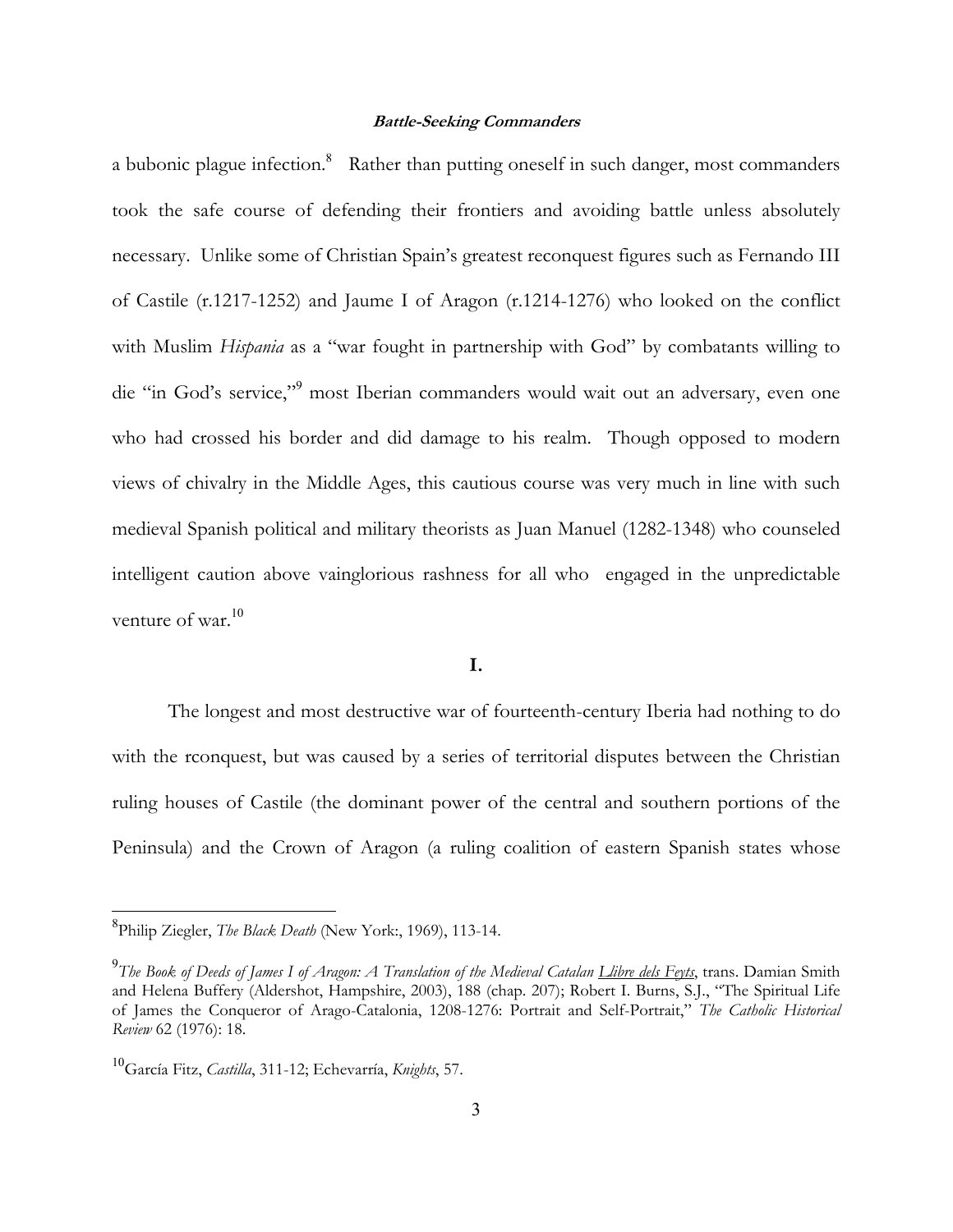control stretched across the Pyrenees and into the Mediterranean).<sup>11</sup> The two polities with similar languages and cultures also had a long history of dynastic connections and disputes dating back into the thirteenth century. With the unexpected death in 1275 of Fernando de la Cerda, the oldest son of Alfonso X of Aragon (r.1252-1284), his two sons, the so-called *infantes de la Cerda*, attempted to recover the Castilian throne for their family by manipulating and being manipulated by the Aragonese crown.<sup>12</sup> The bad feelings that simmered between the Castilian and Aragonese royal families eventually burst into open war in 1296 over the issue over Murcia, the rich Muslim principality below Valencia. Jaume I had conquered the region in 1265-1266, but had turned it over to his son-in-law, Alfonso  $X$ <sup>13</sup> After three decades during which the Aragonese and Castilian who had helped conquer Murcia languished under Castilian rule, Jaume II of Aragon (r.1291-1327) invaded the region in 1296, rapidly conquered all of it down to the Segura River.<sup>14</sup> Though the Murcian question was eventually settled by the pact of Torrellas in 1304, the region remained a international

<sup>11</sup>For general histories of these two opponents, see *España cristiana: Crisis de la reconquista*, vol. 14 of *Historia de España,* ed. Ramon Menendez Pidal, 37 vols. (Madrid, 1963-1984); T.N. Bisson, *The Medieval Crown of Aragon: A Short History* (Oxford, 1986); Joseph F. O'Callaghan, *A History of Medieval Spain* (Ithaca, N.Y., 1975).

<sup>&</sup>lt;sup>12</sup>Eloy Benito Ruano, "El problema sucessorio de la corona de Castilla a la muerte de don Fernando de la Cerda," in *VII centenario del Infante Don Fernando de la Cerda. Jornadas de Estudios Ciudad Real, abril 1975* (Madrid, 1976), 217-25; María Teresa Ferrer i Mallol, "Causes i antecedentes de la guerra dels dos Peres," *Boletín de la Sociedad Castellonense de Cultura* 43 (1987): 446-50.

<sup>&</sup>lt;sup>13</sup>Juan Torres Fontes, *La reconquista de Murcia en 1266 por Jaime I de Aragón* (Murcia, 1987); Josep-David Garrido i Valls, *Jaume I i el regne de Múrcia* (Barcelona, 1997).

<sup>&</sup>lt;sup>14</sup>ACA, Cancillería real, Cartas reales [Pedro IV], no. 679; Bonifacio Palacios Martin, "La frontera de Aragón con Castilla en la época de Jaime I," in *X Congreso de historia de l corona de Aragón* (Zaragoza, 1975), Comunicaciones 1-2, 480-81; Giménez Soler, *Juan Manuel*, 231 (doc. 7); Jeronimo Zurita, *Anales de la Corona de Aragón*, ed. Angel Canellas Lopez, 8 vols. (Zaragoza, 1967-1985), 2:499-503 (V:xxi); Josep-David Garrido i Valls, *La conquesta del sud Valencià i Múrcia per Jaume II* (Barcelona, 2002), 38-50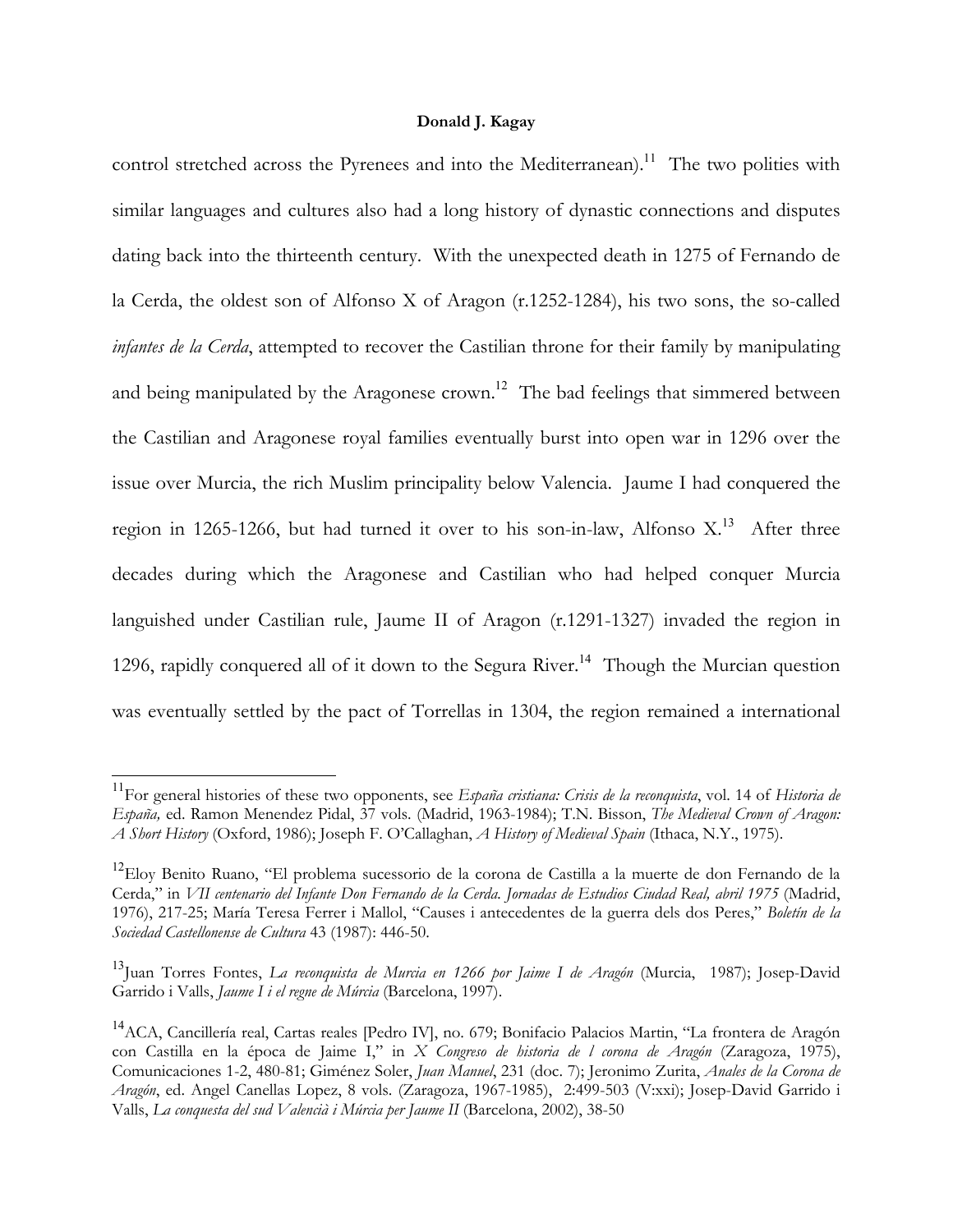hot-spot dominated for the next five decades by over-mighty subjects such as Juan Manuel and Prince Ferran (1329-1363), the royal *infante* important in Aragonese and Castilian affairs until mid-century.<sup>15</sup>

 The immediate lurch into a general state of war between Castile and Aragon in 1356 took place after five years of deepening tension. Though accepting the young Castilian king, Pedro I (1350-1366/69) as "a brother whom we greatly love and prize," Pere III of Aragon (1336-1387) soon came to distrust his royal counterpart as a *provacateur* willing to use anyone or anything to have his way.<sup>16</sup> Distrust gave way to war in August, 1356 when Catalan privateers captured two Piacenzan merchantmen which stood at anchor in the Castilian port of San Lucas de Barrameda. Since Piacenza was allied to Genoa which had been at war with Aragon for two years, the Catalan captain felt that the two vessels were legitimate prizes.<sup>17</sup> Unfortunately, Pedro did not share this opinion.

 Within days of the incident, Pedro had written a scathing letter accusing the Aragonese ruler of waging dastardly war against Castile on several fronts.<sup>18</sup> Pere punctually responded to these complaints, adding a few grievances of his own against the enraged

<sup>15</sup>Garrido i Valls, *Conquesta*, 81-85; Donald J. Kagay, "The Dynastic Dimension of International Conflict in Fourteenth-Century Iberia," *Mediterranean Studies* 17 (2008): 78-79.

<sup>16</sup>ACA, Cancillería real, R. 1030, ff. 9v-10; Ferrer i Mallol, *Entre*, 587-89; Kagay, "Conflict," 80-83.

<sup>&</sup>lt;sup>17</sup>Pero López de Ayala, *Coronica del rey don Pedro*, ed. Constance L. and Heanon M. Wilkins (Madison, Wisc., 1985), 83 (6th year, chap vii); Pere III of Catalonia (Pedro IV of Aragon), *Chronicle*, trans. Mary Hillgarth, ed. J.M. Hillgarth, 2 vols. (Toronto, 1980), 2:495-96 (VI:3).

<sup>18</sup>ACA, Cancillería real, R. 1379, ff. 12v-13v; Pere, 2:496-99 (VI:3).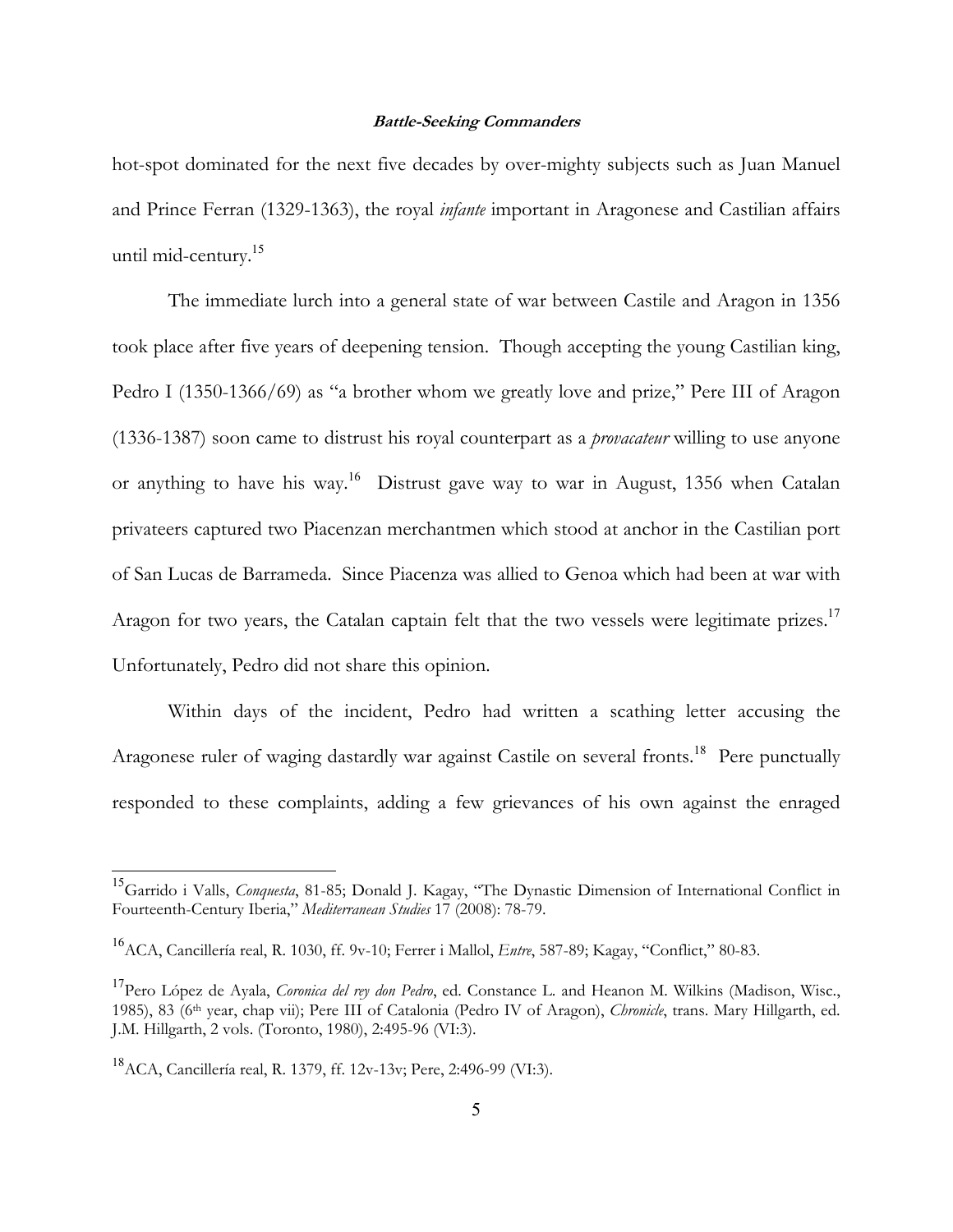Castilian king.<sup>19</sup> With peace seemingly out of the question at any cost, the Aragonese sovereign announced to his realms that he intended to "personally go to the frontier...[inflicting] such damage... [as possible] on the king of Castile,...his lands, and people."<sup>20</sup> For a number of reasons he had not fully understood at the time, Pere did not make good on this defiant pledge for some nine years. During this time, he weathered one Castilian attack after another, but never forgot this burning desire to unleash "cruel war" on his "principal adversary."

 As year after year of intermittent conflict slowly passed away, one personage at least, the pope, attempted to establish peace with the Christian portions of the Iberian Peninsula. After the establishment of a truce in the spring of 1357 and its rapid violation by Pedro, a papal legate took the process back to the drawing-board and, by May, 1361, led Aragonese and Castilian negotiators to agree to a treaty at Terrer. This "final, loyal, and true peace" was in effect for less than a year when the Castilian king again acted to overturn it.<sup>21</sup> After another two years of campaigning that brought him no closer to final victory, Pedro worked with an associate of the legate to get the Aragonese to the bargaining table. The result was yet another treaty of peace promulgated at the Valencian city of Unicastillo in June of 1363.<sup>22</sup>

# **II.**

<sup>19</sup>ACA, Cancillería real, R. 1379, ff. 13v-15v; Pere, 2:500-3 (VI:4).

<sup>20</sup>ACA, Cancillería real, R. 1380, f. 23; Kagay, "Defense," 22.

<sup>&</sup>lt;sup>21</sup> Ayala, 97-98 (10<sup>th</sup> year, chap. ii); Ángeles Masiá de Ros, *Relación castellano-aragonesa desde Jaime II a Pedro el Ceremonoso*, 2 vols. (Barcelona, 1994), 2:460, 462, 464-65, 468-67, 473-74 (arts. 1-2, 11, 19-21, 28, 34, 37).

<sup>22</sup>Ayala, 136-37 (14th year, chap. v); Zurita, *Anales*, 4:464-67 (IX:xlvi); Pere III, 2:538 (VI:34).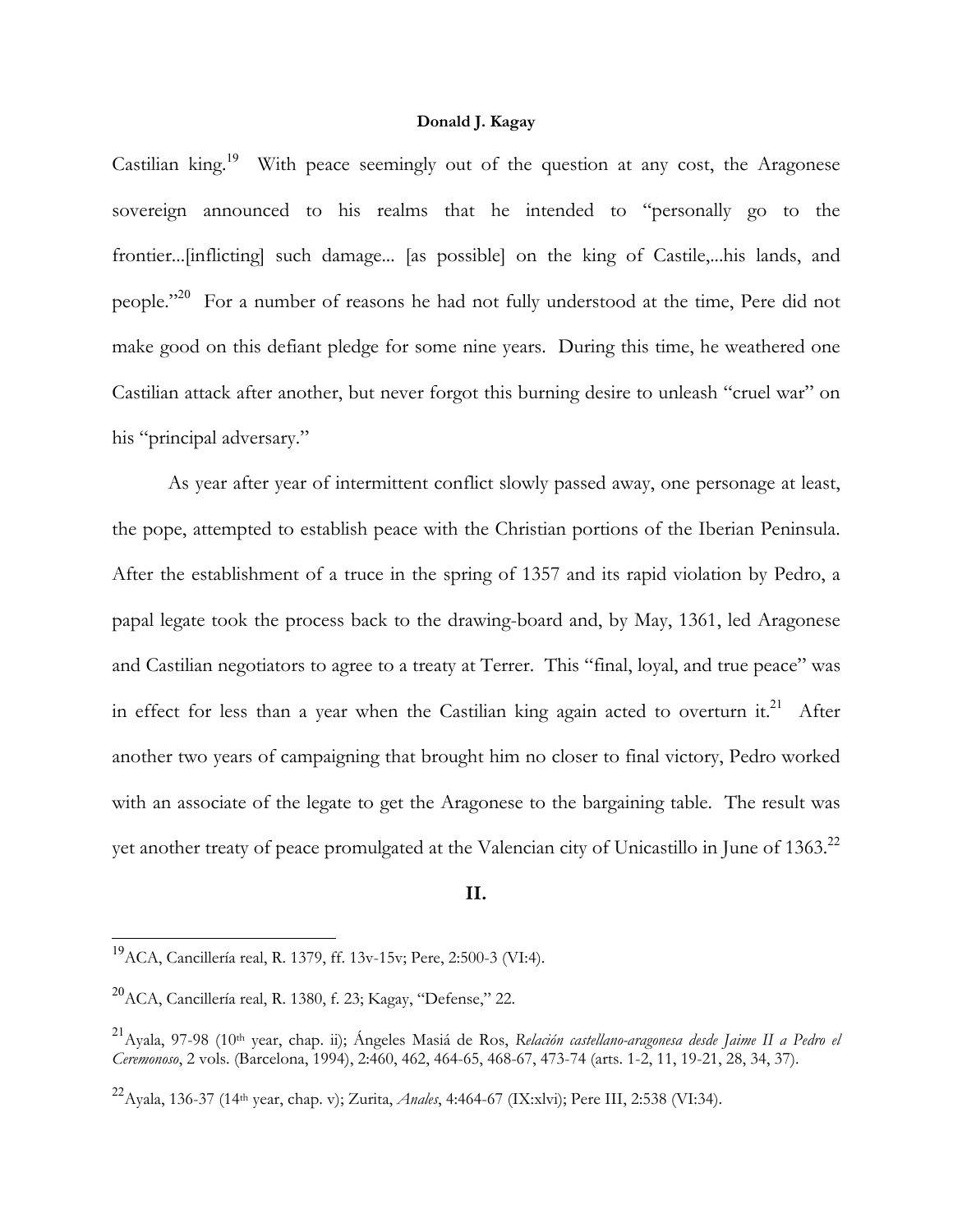After the pact of Unicastillo had lost its power to halt the Aragonese-Castilian war in the late-summer of 1363, the commencement of hostilities was quick in coming. The focus of war- making in the last years of the conflict (1364-1365) inexorably shifted southward into the realm of Valencia that during Muslim times had been known as "the ornament of the world" from its agricultural and commercial richness.<sup>23</sup> These last years of the War of the Two Pedros, marked as they were by large-scale and complex military operations across the hinterland of Murcia and southern Valencia, allow the modern investigator to assess the generalship of two very different types of military and state leader.

 To gain even a simple idea of Pere and Pedro as warriors and administrators of war, one must take into account the propaganda mounted by the Aragonese king and the ultimate victor in Castile, Enrique de Trastámara. The picture that remains of Pedro is somewhat like a reflection in a broken mirror. The legitimate son of Alfonso XI could thus be portrayed by one modern authority as a person "resplendent as a hero in the battlefield"<sup>24</sup> while being characterized by contemporary authors as an "unfit monarch" who made warfare a boundless source of vengeance gratification.<sup>25</sup>

Though Pere was remarkably careful in fashioning the portrait of himself he

<sup>23</sup>Maria Rosa Menocal, *The Ornament of the World: How Muslims, Jews, and Christian Created a Culture of Tolerance in Medieval Spain* (Boston, 2003).

<sup>&</sup>lt;sup>24</sup>Antonio Ferrer del Rio, *Examen histórico-crítico del reinado de Don Pedro de Castillla* (Madrid: C. Monier, Editor, 1854), 108.

<sup>25</sup>Louise Mirrer-Singer, *The Language of Evaluation: A Sociolinguistic Approach to the Story of Pedro el Cruel in Ballad and Chronicle* (Amsterdam/Philadephia, 1986), 84; Julio Valdeon Baruque, *Enrique II de Castilla: La guerra civil y la consolidación del regimen (1366-1371)* (Valladolid, 1966), 96-99.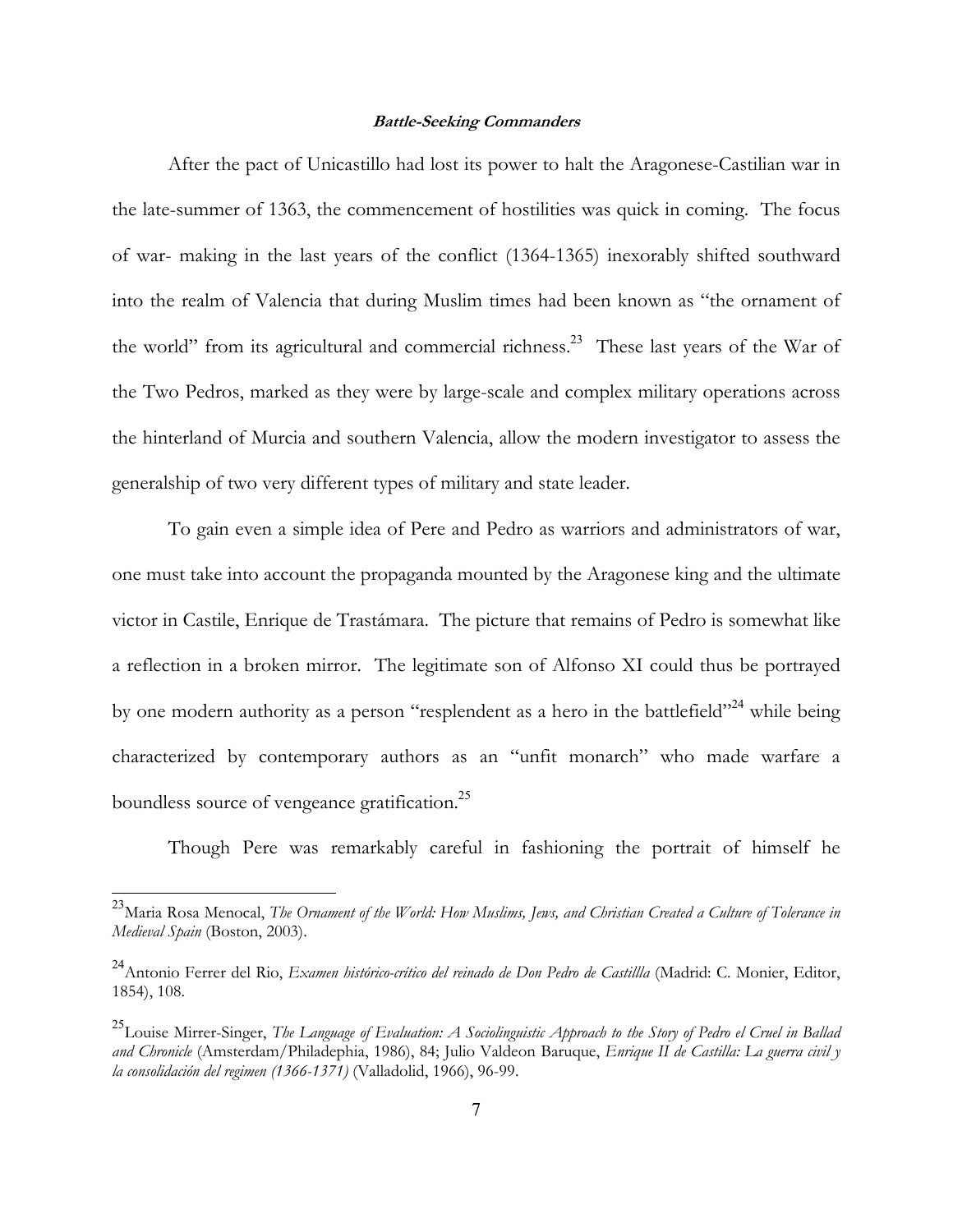bequeathed to posterity, the image of the Aragonese ruler as a military leader is a difficult one to get at. The ambivalence modern investigators have about Pere as a leader of troops is perhaps due to a clear military evolution that took place during the Castilian war. In the first weeks of the conflict, he seems to reflect the over-the-top patriotism of a character in a nineteenth-century political opera. Within days of the war's beginning and on several occasions in next several years, he announced he "was making a bee-line (*via directa*)" to the frontier and asked all of his people to accompany him.<sup>26</sup> As the war dragged on and the king's frustration escalated, he once told one of his parliaments that he was ready to muster for an immediate attack on Castile the members of the assembly "on horseback, on foot, or only with the shirts on their backs."<sup>27</sup> Such campaigns of national righteousness did not take place, however, and Pere fell back on a "certain realism" that had long marked Iberian kingship.<sup>28</sup> As a constant seeker of "things profitable and honorable," the Aragonese king soon saw that regnal and personal survival in a conflict in which he was militarily outclassed comprised both of his long-term goals.<sup>29</sup> Perhaps Pere's own assessment of his military attainments give us as good a picture as any: "we have as great a will and heart as any knight

<sup>&</sup>lt;sup>26</sup> ACA, Cancillería real, R. 1379, f. 177v; R. 1380, f. 171v; Kagay, "Defense," 28.

 $^{27}$ Donald J. Kagay, "A Government Besieged by Conflict: The Parliament of Monzón (1362-1363) as Military Financier," in *The Hundred Years War: A Wider Focus*, ed. L.J. Andrew Villalon and Donald J. Kagay (Leiden, 2005), 130.

<sup>28</sup>David A. Cohen, "Secular Pragmatism and Thinking about War in Some Court Writings of Pere III *el Cerimoniós*," in *Crusaders, Condottieri, and Cannon: Medieval Warfare in Societies around the Mediterranean*, ed. L.J. Andrew Villalon and Donald J. Kagay (Leiden, 2003) , 25.

<sup>&</sup>lt;sup>29</sup>Ibid., 22; Pere III, 2:456 (V:3).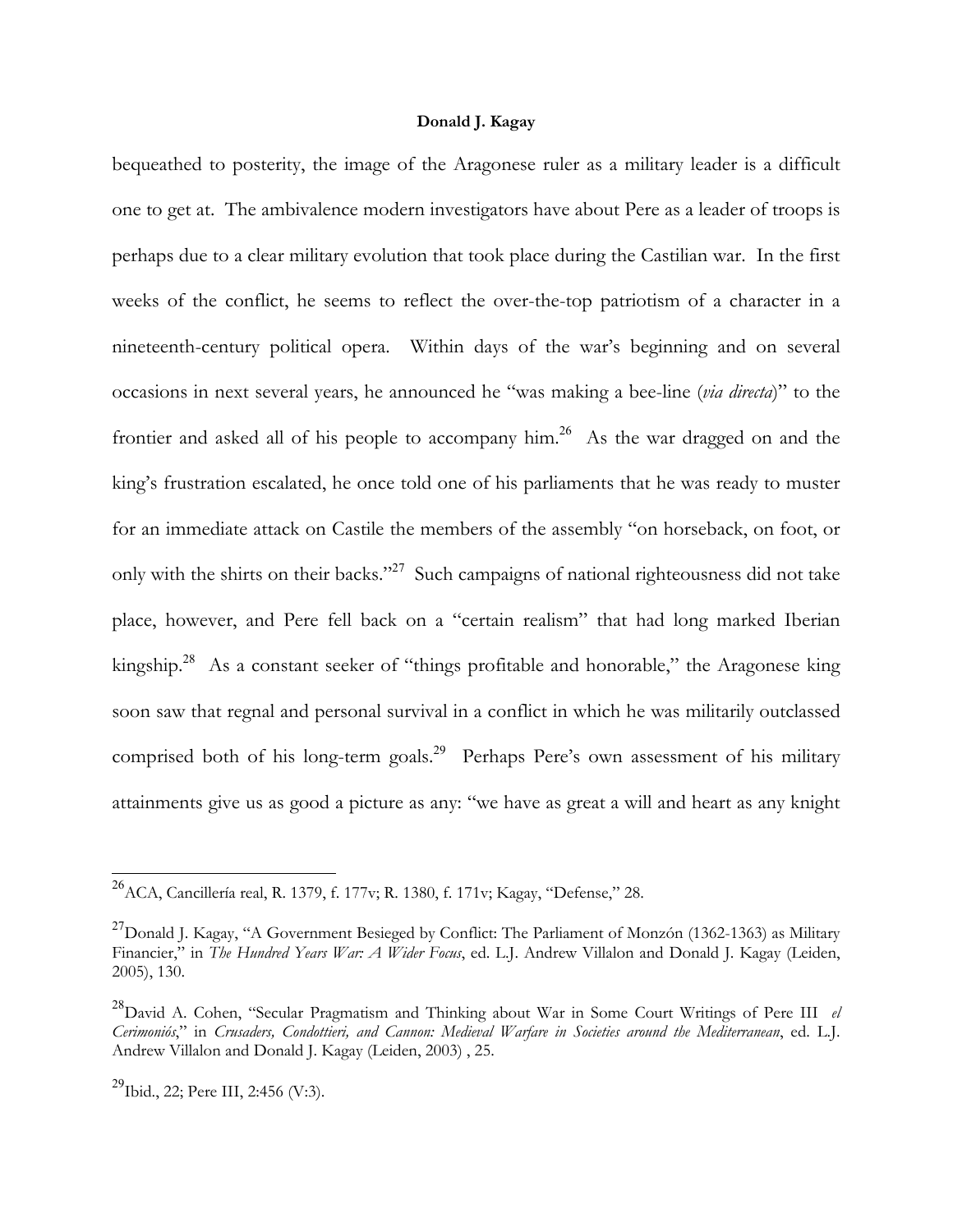to defend our crown and kingdom."<sup>30</sup>

 $\overline{a}$ 

### **III.**

 To gain a better-defined picture of the two men's generalship beyond the pall of personal or contemporary estimates, we must turn squarely to the record of the campaigns in which they fought. In these sieges, raids, and direct conflicts, how did Pere and Pedro stand on in engaging each other in battle and was this attitude constant or variable during their careers? To use the language of modern military theory, were the two commanders engaged in the strategy of battle avoidance that John Gillingham, referring to the theories of Vegetius, claims the vast majority of medieval captains embraced? Or could their military endeavors be interspersed with clear examples of battle-seeking activity, a strategy that Clifford Rogers claims many commanders across medieval Europe occasionally chose to follow.<sup>31</sup> Or, finally to echo Andrew Villalon's term, were they "battle-willing?" that is, disposed "to risk the wager of battle under the right circumstances."<sup>32</sup> To come to some conclusion, albeit general, concerning the martial stance of the "two Pedros," it will be

<sup>30</sup>*Epistolari de Pere III*, ed. Ramon Gubern, 1 vol. to date (Barcelona, 1955), 1:143 (doc. 20); *Parlaments a les corts catalanes*, ed. Ricard Albert and Joan Gassiot (Barcelona, 1928), 24; Kenneth Fowler, *The Great* Companies, vol. 1 of *Medieval Mercenaries*, 1 vol. to date (Oxford, 2001), 157.

<sup>31</sup>John Gillingham, "Richard I and the Science of War in the Middle Ages," in *War and Government in the Middle Ages: Essays in Honour of J.O. Prestwick*, ed. J. Gillingham and J.C. Holt (Woodbridge, Suffolk, 1984), 78-91; reprinted in *Medieval Warfare 1000-1300*, ed. John France (Aldershot, Hampshire, 2006), 299-312; Clifford J. Rogers, "The Vegetian 'Science of Warfare' in the Middle Ages," *Journal of Medieval Military History* 1 (2002): 1- 19; idem, "The Offensive/Defensive in Medieval Strategy," in *XXII Kongreß der Internationalen Kommission für Militärgeschichte Acta 22: Von Crécy bis Mohács Kriegwesen im spätem Mittelalter (1346-1526)* (Vienna, 1997), 158-71

<sup>&</sup>lt;sup>32</sup>L.J. Andrew Villalon, "Battle-Seeking, Battle-Avoiding, or Perhaps Just Battle-Willing? Applying the 'Gillingham Paradigm' to Enrique II of Castile," Paper delivered at International Medieval Congress, University of Leeds, July 16, 2009.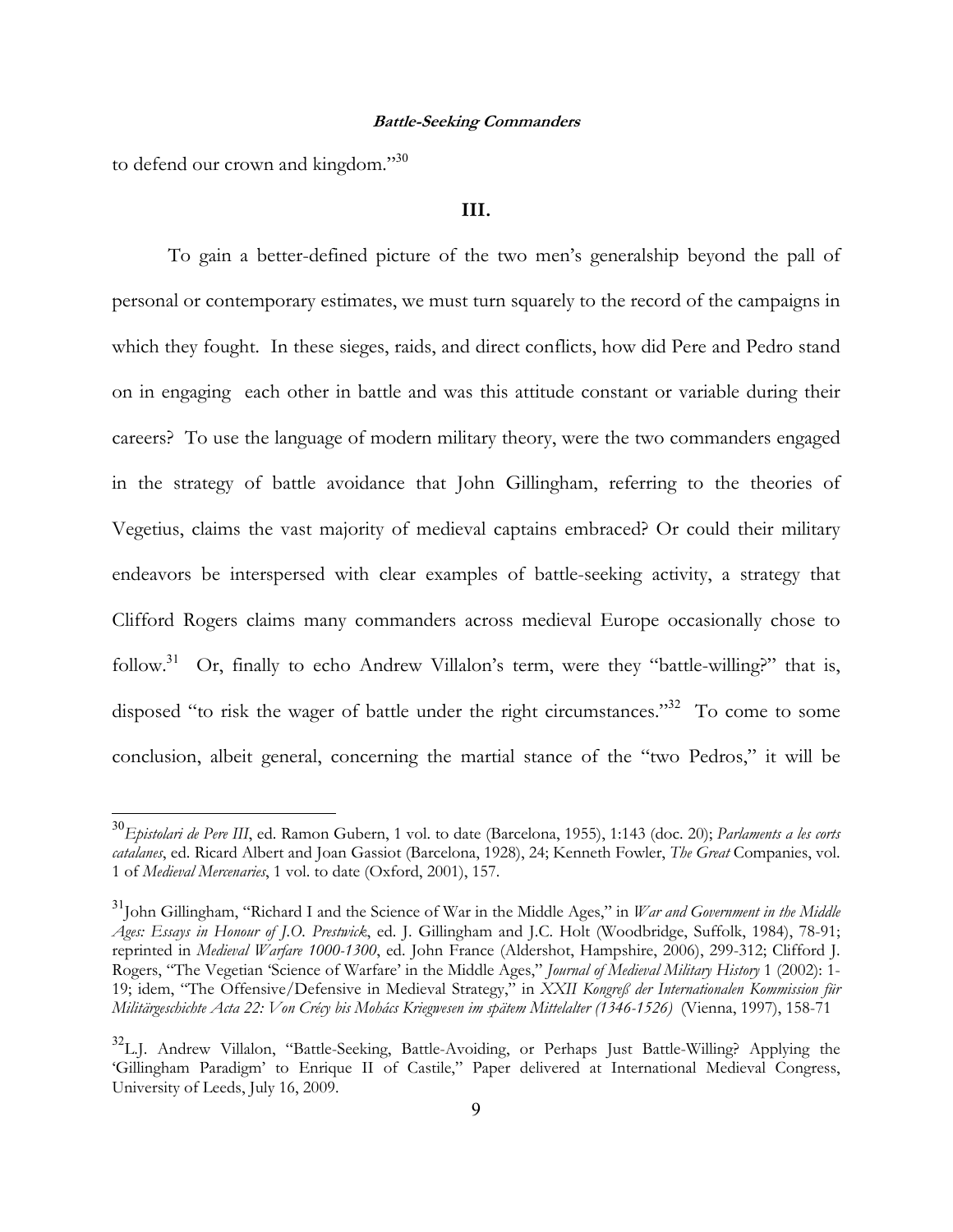necessary to interrogate the evidence of the war's last campaigns and then compare it to the military activity of the Aragonese and Castilian rulers in the first years of the conflict.

 The last phase of the long war between Castile and Aragon began in the fall of 1363 with the disintegration of the treaty of Unicastillo. Fearing his adversary would take advantage of the frontier zone between southern Valencia and Murcia that had been held by the now-deceased Prince Ferran,<sup>33</sup> Pere frantically began to resupply fortresses while reshuffling captains and garrisons across the region from Elche to Crevillente to Elda.<sup>34</sup> Unfortunately, these last-minute efforts that included sending the crown-prince, Joan, into the southern Valencian theater of operations did little good in holding off massive raids led by Pedro out of Murcia and across the Segura River in December, 1363.<sup>35</sup> These interlinked Castilian successes eventually put Valencia's capital in jeopardy and spurred Pere into mounting a large relief force. A decisive battle between the Aragonese and Castilian armies seemed in the offing. The operations to follow, however, proved to be a strange type of dance in which Pere doggedly lurched toward this final struggle and Pedro just as assiduously avoided it.

# **IV.**

<sup>&</sup>lt;sup>33</sup>Ferran was killed on July 16, 1363 at the Valencian city of Castellon de la Plana when Pere decided to effect his half-brother's arrest for treason {Kagay, "Dynastic Dimension," 95].

<sup>34</sup>ACA, Cancillería real, R. 1194, f. 98; R. 1385, ff. 175v-76; R.. 1386, ff. 57v, 67r-v; R. 1572, ff. 23v-24, 28v-29; María Teresa Ferrer i Mallol, "La organització militar en Cataluña en la Edad Media" Extra no. 1 (2001): 488-89 (doc. 177); eadem, "The Southern Valencian Frontier during the War of the Two Pedros," in *Hundred Years War*, 107-8.

<sup>35</sup>ACA, Cancillería real, R. 728, f. 163; R. 1192, f. 94; Ferrer i Mallol, "Southern Valencian Frontier," 108.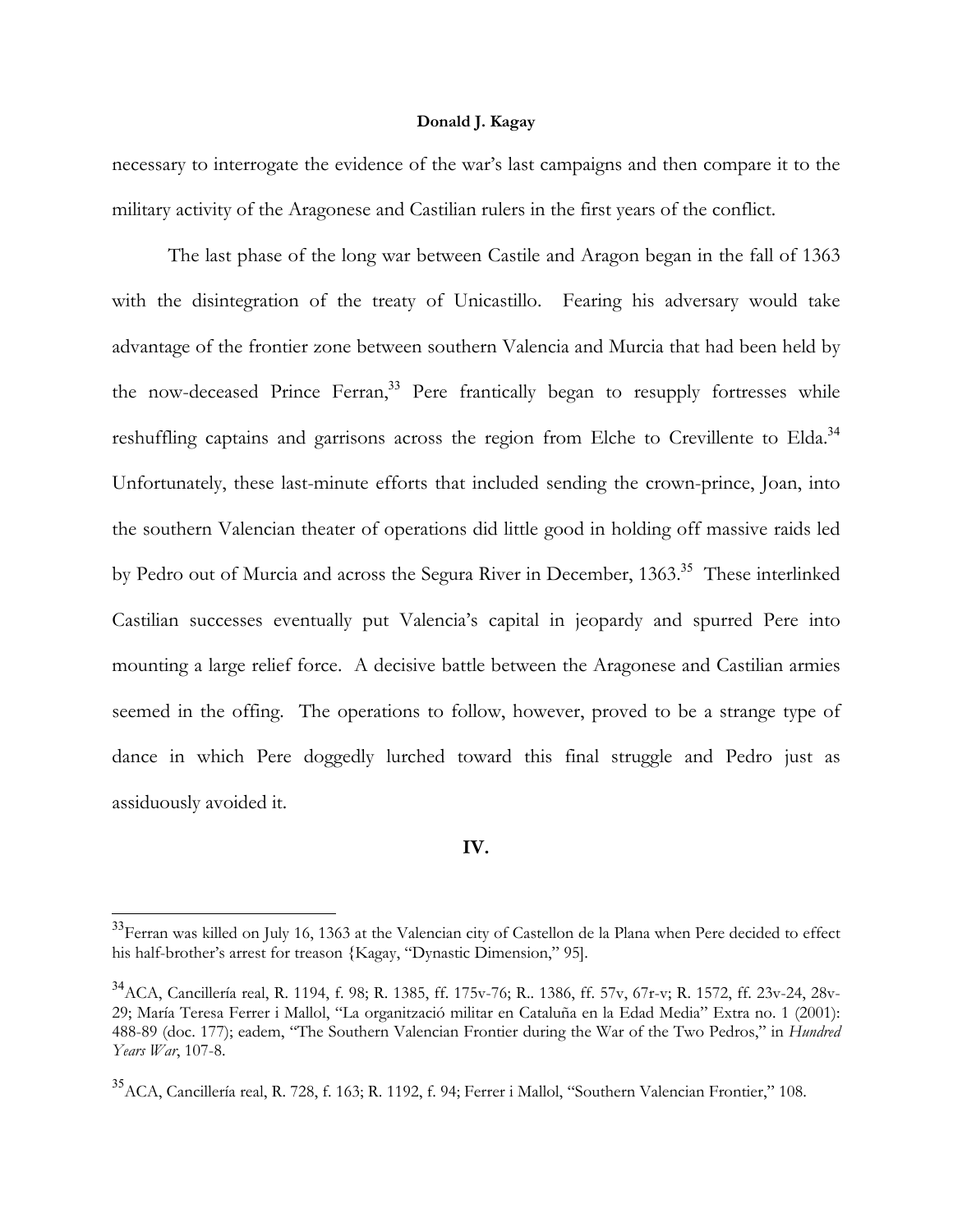The Valencian campaign–one of the largest in war–began in March, 1364, when an unofficial Valencian representative, a Franciscan missionary, sounded an "alarm" (*viafós*) in Pere's court at Sesa near Huesca. Because of a "dangerous scarcity of food" in the southern capital, Pere, a "king who dearly loved his subjects," rushed to gather a force that would open provisioning links to Valencia, even if this meant confronting the Castilian king who had established himself at the Valencian dockyards (*grau*) to block the passage of all supplies into the city.<sup>36</sup> In comparison with recent Iberian campaigns, the size of the clashing forces was much greater than normal. Pere commanded an army of 1722 horse and 16,000 foot while Pedro was in charge of a force almost twice as large that contained a corps of 6000 horsemen. Even the Castilian fleet of some sixty vessels dwarfed Pere's naval arm of ten Catalan galleys.<sup>37</sup>

 When the jockeying for advantageous positions began in the last days of April, 1364, Pere seemed to be destined as the clear victor. By occupying the *grau*, the Castilian king could stem the tide of supplies flowing into Valencia and, in effect, closed off the Guadalaviar River to Pere's ships. Pedro could then use the *grau*'s sheltered harbor as an anchorage for his vessels and escape zone in case the fighting went against him.<sup>38</sup> Pere attempted to unsettle his adversary's plan by advancing from northern Valencia with two

 $^{36}$ Pere III, 2:544-45 (VI:40); Ayala, 141 (15<sup>th</sup> year, chaps. i-ii).

 $37$ Pere III, 2:546-48 (VI:40); Ayala, 142 (15<sup>th</sup> year, chap. iii).

<sup>38</sup>For lay-out of Valencia and its surroundings, see Robert Ignatius Burns, S.J., *The Crusader Kingdom of Valencia: Reconstruction on a Thirteenth-Century Frontier*, 2 vols. (Cambridge, Mass, 1967), 1:16.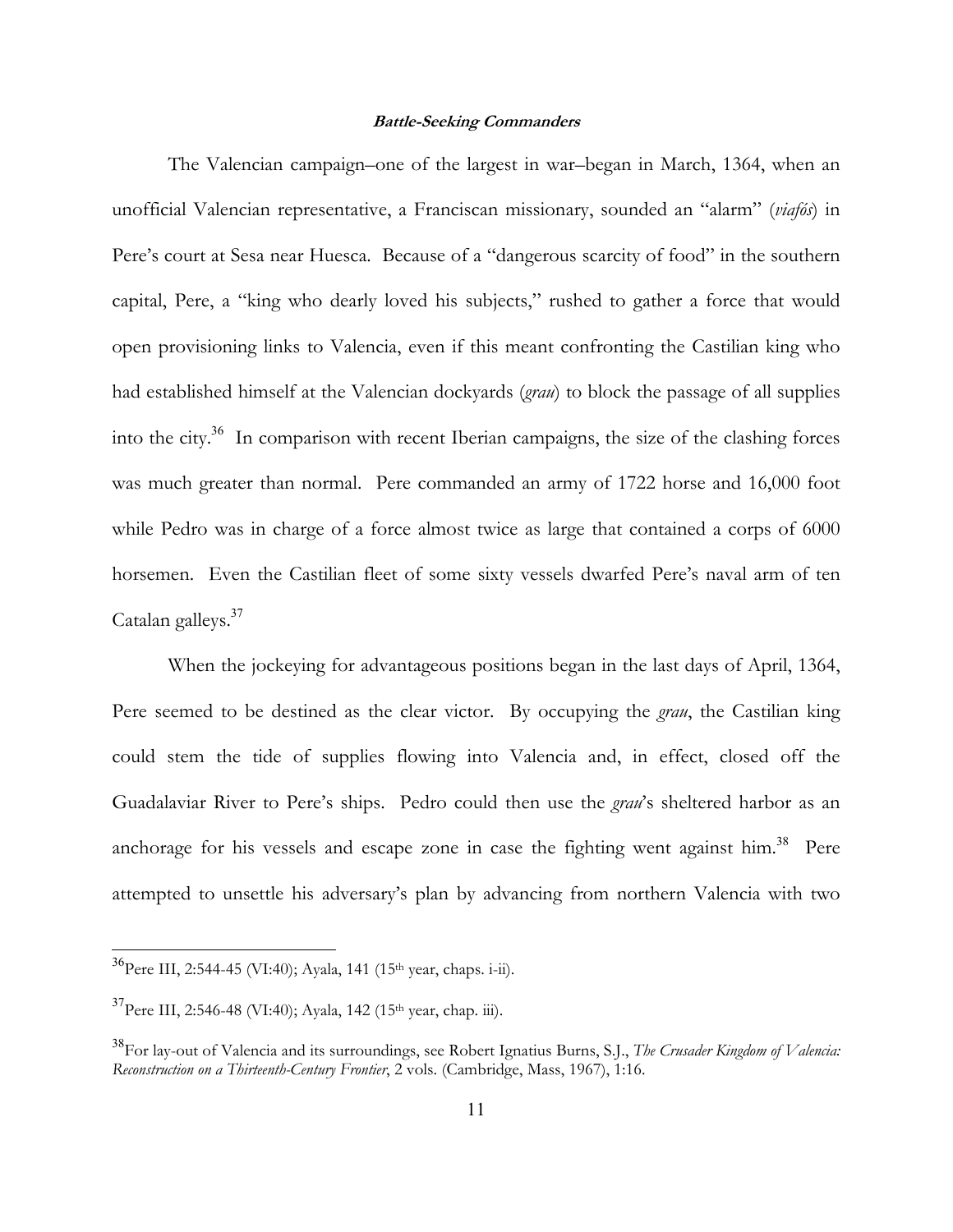contingents, neither of which lit fires during the trek to disguise their positions. Leaving Burriana on April 28, the Aragonese vanguard under cover of darkness captured a Castilian barricade on the Palencia River that emptied into the Mediterranean outside of Murviedro. With this surprise defeat by a much smaller force, the Castilian garrison commander informed Pedro by smoke signals of the Aragonese advance. Let down by his spies who had "no news of the king of Aragon," the Castilian king, uncertain where the next attack might come, rapidly broke camp at the *grau* and moved his forces up the coast to Murviedro. If battle had ensued because of this troop movement, Pedro's desertion of his advantageous position at Valencia's dockyard might have been considered a crucial strategic error.<sup>39</sup> Yet even though the two forces, now scrambling for position, gave every indication that bloody combat was imminent, at least one of their commanders had other ideas.

 Shortly after the Aragonese advance guard had captured the Castilian barricade, the main section of Pere's army joined it and, by dawn of April 29, the unified force arranged itself "in good order between Murviedro and the sea."<sup>40</sup> Though a sloping beach may not have been the best choice for a battlefield, the effect of Pere's many experienced captains and his own "daring and manly spirit" maintained the Aragonese formations for two full hours, during which the Aragonese were occupied by a frontal attack by 600 Muslim light cavalty (*jinetes*).<sup>41</sup> Though these kinds of probing attacks were usually a mere prelude for

<sup>&</sup>lt;sup>39</sup>Pere III, 2:547-48 (VI:40); Ayala, 141-42 (15<sup>th</sup> year, chap. ii).

 $^{40}$ Ayala, 142 (15<sup>th</sup> year, chap. iii).

<sup>41</sup>Ibid.; Pere III, 2:550-51 (VI:41-42); Zurita, *Anales*, 4:499-504 (IX:liv).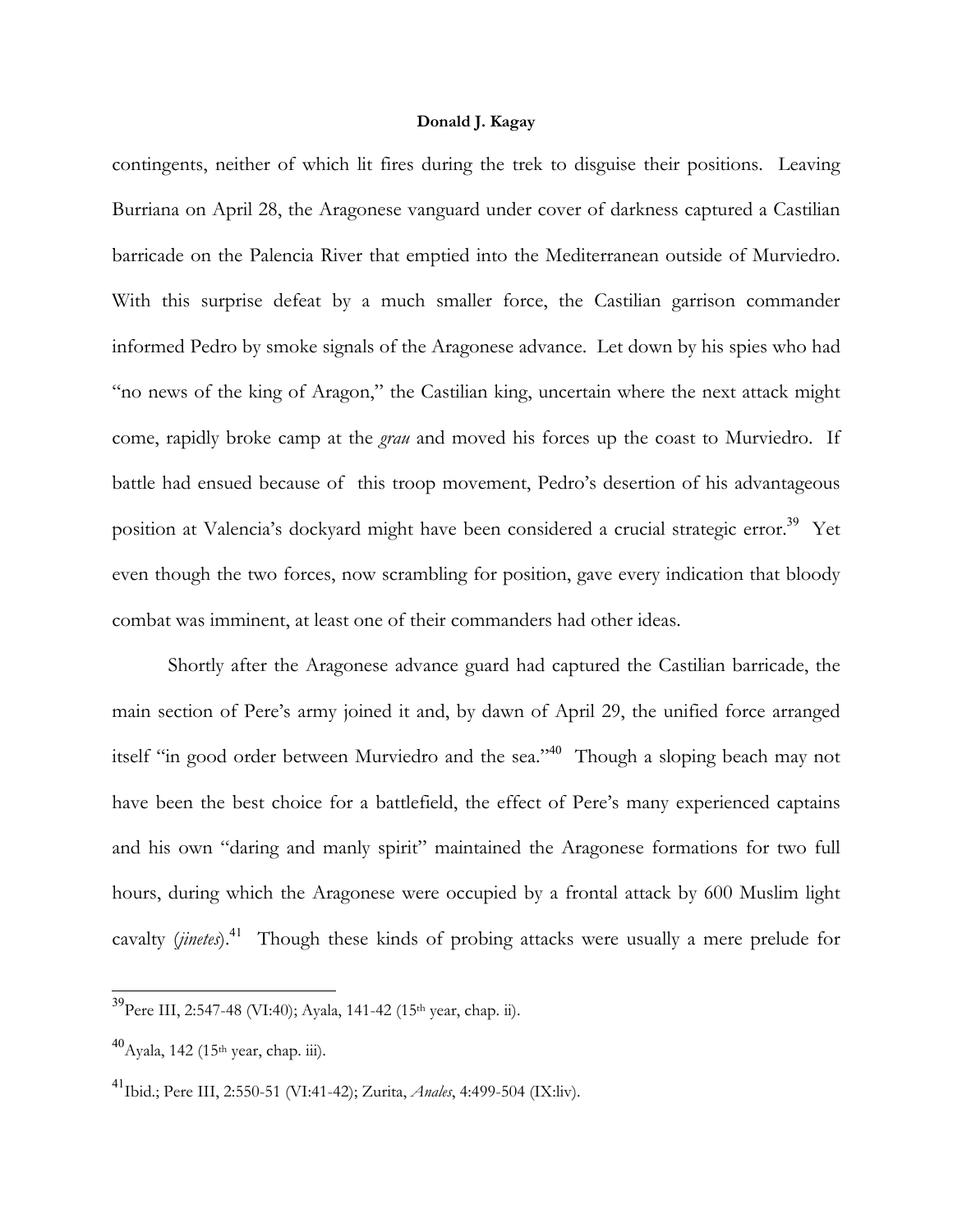larger battles in medieval warfare, such was not to be the case in this instance. Though Pere had given his opponent "an opportunity for battle," Pedro, whose main force was now nearby, refused combat and moved his troops into Murviedro. This left the royal road and Valencia's dockyard basically open to the Aragonese advance. Saved from slow starvation by Pere's troops and transports, the people of Valencia gave them a riotous welcome. Though Pedro hurled large numbers of Muslim cavalry against the city in the following days, these forces were easily beaten off and a major battle, it seemed, was again avoided.<sup>42</sup>

 When the juggernauts prowling the Valencian landscape seemed to have attained success in sidestepping each other yet again, Pere got galling reports from the Valencians of Pedro's insulting views concerning his military competence and was again hell-bent for battle. What the Castilian king objected to about his adversary was his use of secrecy and guile to get in position before Murviedro. According to Pedro, Pere had acted in a dishonorable way "by approaching as an *almogaver*."<sup>43</sup> Referring to the mountain troops who lived off the land in Jaime I's Valencian campaign and eventually become some of the most feared troops in the Mediterranean,<sup>44</sup> Pedro was openly asserting that the Aragonese king was not living up to the accepted norms of contemporary warfare. Furious at this affront, Pere openly–even gaudily– took his army out of Valencia on May 2 and left no doubts about

 $^{42}$ Ayala, 142 (15<sup>th</sup> year, chap. iii); Pere III, 2:551-52 (VI:42-43).

 $^{43}$ Pere III, 2:552 (VI:44).

<sup>44</sup>*The Chronicle of Muntaner*, trans. Lady Henrietta Goodenough, 2 vols. (London, 1921), 1:22-23,n. 19; David Agustí, *Los almogávares: la expansión mediterránea de la Corona de Aragón*. (Madrid, 2004).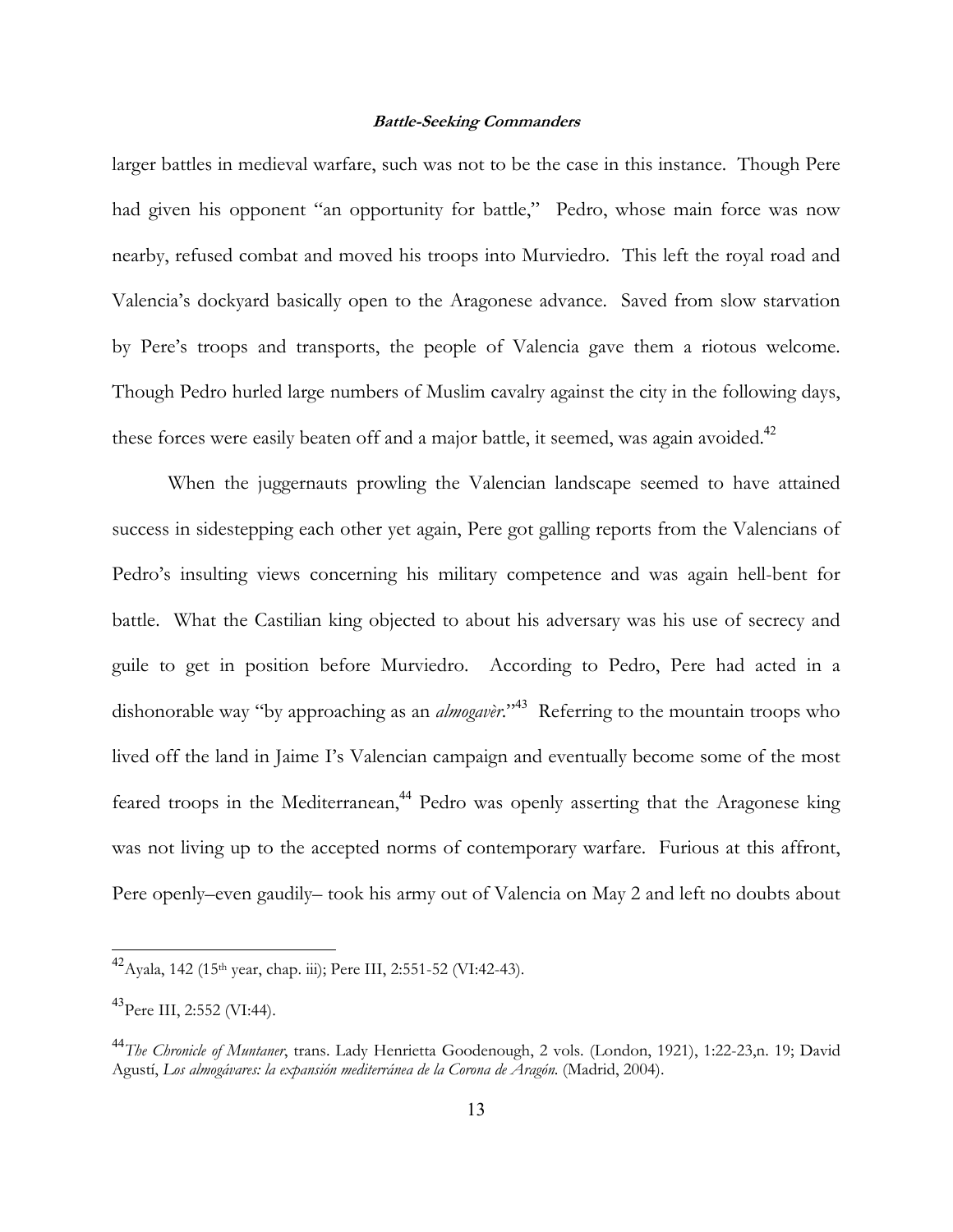his intentions. Openly moving up the coast road, Pere broke his journey at Jaume I's final camp in the Valencian campaign, Santa Maria de Puig. By May 4, he pitched camp at Puçol , a few miles to the south of Murviedro. Before setting out on this righteous expedition, Pere had sent a messenger to Pedro assuring him that he wanted to fight and his army would in the Castilian king's sight by the weekend. Once established at Puçol, he sent two Castilian prisoners who bore a written challenge for Pedro "to come out to do battle." When the challenged ruler showed no signs of readying his troops for combat, Pere returned to Valencia, no doubt openly exuberant at having shown up his enemy, but perhaps with some secret relief.<sup>45</sup>

 The last martial aftershocks of the Valencian campaign took place down the coast in the bay of Cullera and across the mouth of the Júcar River. The fleets of the two monarchs had entered the fray in the days after Pere's Puçol operation. An armada of thirty Catalan galleys under the command of the viscount of Cardona came up against a much larger Castilian-Portuguese fleet consisting of seventy vessels. When Cardona took his ships up the Júcar to avoid being overpowered, Pedro took this as a heaven-sent opportunity to bottle up the Catalan squadron whose maneuverability was severely restricted in the narrow river. In an attempt to prevent their escape, the Castilian king sank three of his ships at the river's mouth. To offset this Castilian advantage, Pere moved a portion of his army from Valencia to Cullera, and from his position on the riverbank was able to thwart Castilian

<sup>&</sup>lt;sup>45</sup>Pere III, 2:552-53 (VI:44).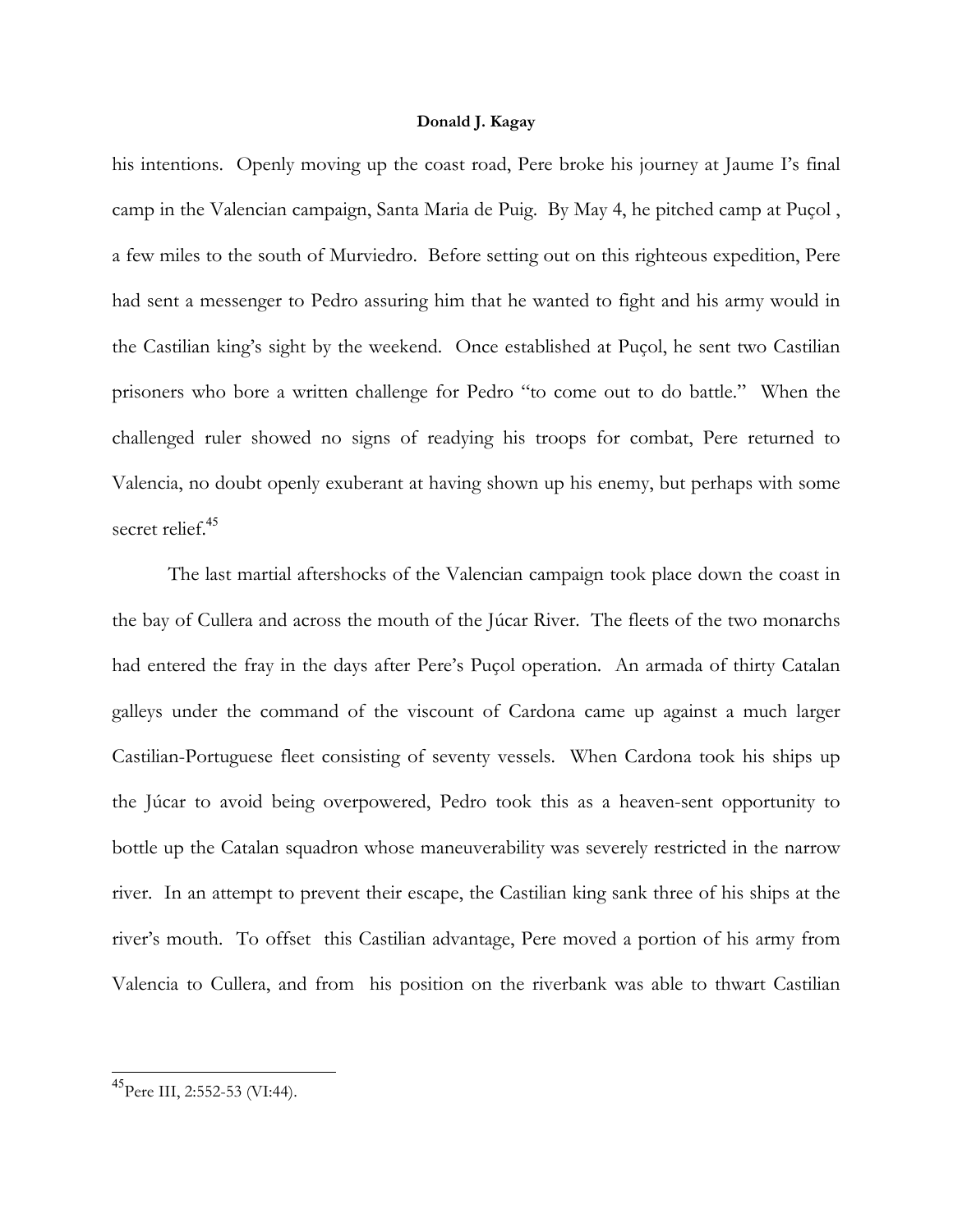attacks and aid in his fleet's ultimate escape.<sup>46</sup>

 In the midst of this action, the unpredictable Mediterranean climate intervened. The balmy trade winds of mid-summer that normally blew to the north and west changed abruptly into a stiff easterly gale that began to buffet the Castilian fleet and threatened to blow it onshore where Pere's forces would make short work of any floundering Castilian vessels. With all the land moorings and most of the anchor cables sheered by the tempest, Pedro took action that seemed completely out of character for him. Appealing to the Almighty, he bargained his safety for a promise to "go on pilgrimage and free prisoners."<sup>47</sup> With this divine mark of climatological disfavor, the Castilian king seemed to tire of Valencian campaigning–at least temporarily. Leaving a sizeable garrison at Murviedro, he journeyed back to Castile through Canet and Segorbe. Pere's enthusiasm for war making was hardly sated by his adversary's departure, however, and in late June, 1364, he overpowered the Castilian garrison in the town of Liria and then swung to the east where he unsuccessfully invested Pedro's muscular outpost at Murviedro. The Aragonese sovereign then sought a provisional respite from fighting, not because he had tired of it but due to pressing financial problems that made the paying of military salaries extremely difficult.<sup>48</sup>

<sup>46</sup>Pere III, 2:553-54 (VI:45); Ayala, 142 (15th year, chap. iiii); Zurita, *Anales*, 4:505-6 ((IX:lv).

<sup>&</sup>lt;sup>47</sup>Pere III, 2:554 (VI:45); Ayala, 142 (15<sup>th</sup> year, chap. iiii). For mooring devices, see Robert I. Burns, S.J. "*Gegna*: Coastal Mooring in Crusader Valencia," *Technology and Culture* 47 (2006): 777-86. For Mediterranean wind directions, see Fernand Braudel: *The Mediterranean and the Mediterranean World in the Age of Philip II*, trans. Siân Reynolds, 2 vols. (New York, 1966), 1:257.

<sup>&</sup>lt;sup>48</sup>Pere III, 2:554-56 (VI:45-46); Ayala, 142-43 (15<sup>th</sup> year, chap.v). For Pere financial difficulties, see Donald J. Kagay, **"**War Financing in the Late-Medieval Crown of Aragon." *Journal of Medieval Military History*.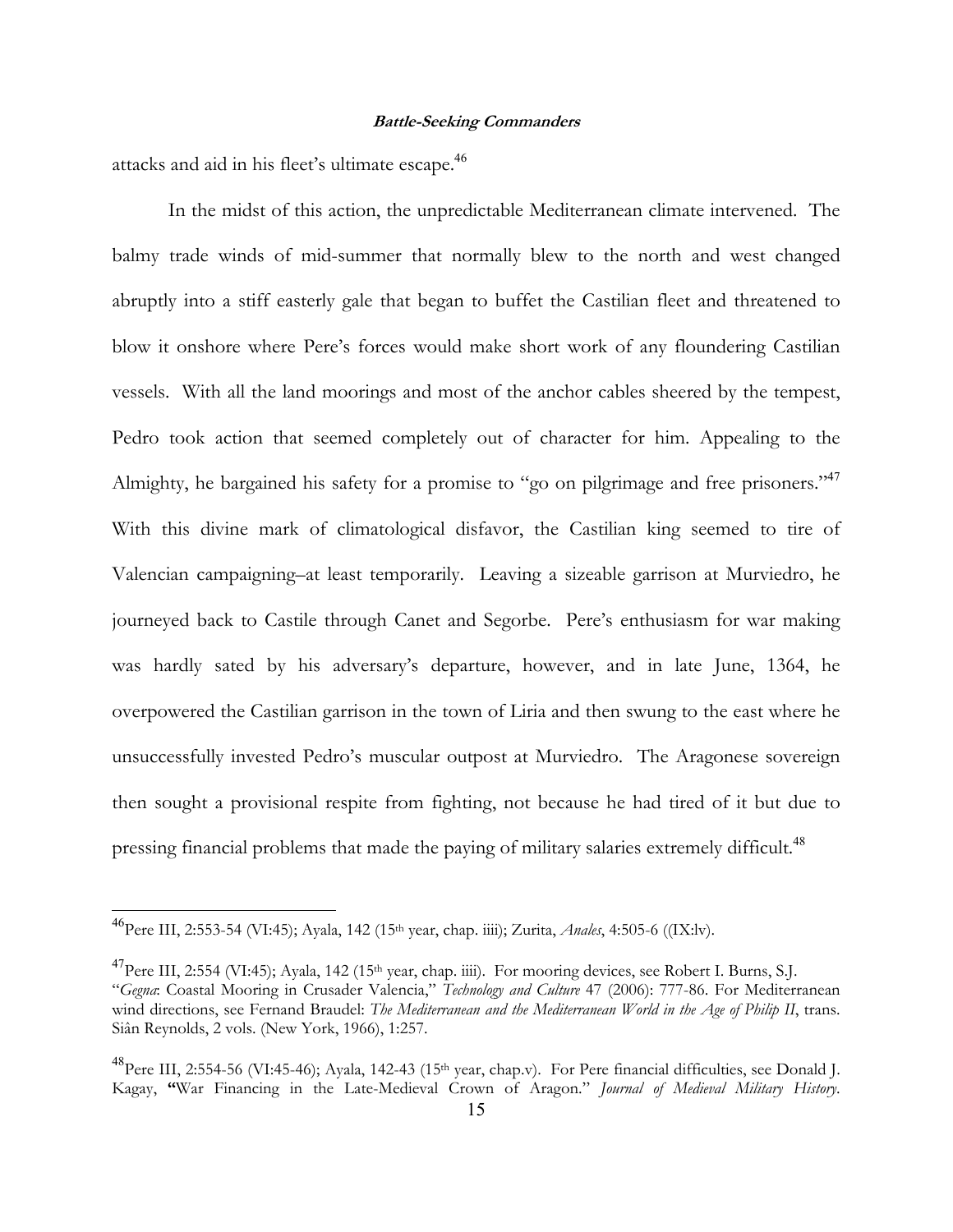Pere had barely returned to Barcelona in time to hear the verdict read out against his "trusted counselor," Bernat de Cabrera, who after a three-month trial on July 22 was declared guilty of treason by betraying the "great and special credit" which the Aragonese king had bestowed on him. For this obscure and open-ended charge that generally implied unproven collaboration with Pedro of Castile, Cabrera was beheaded at Zaragoza on July 26<sup>.49</sup> It was hardly ironic, then, that shortly after the death of this high-placed casualty of the Castilian war his royal master was again called to the battlefront. Receiving reports concerning Pere's siege of Murviedro in late-June, Pedro re-gathered his host and entered Aragon at Calatayud in early August. For the next few weeks, he focused his energies on the attack of Castellhabib, a small village near Teruel. This former Castilian outpost had shortly before been rocked by a bloody insurrection of its Aragonese population that resulted in the death of the Castilian governor. The violence at Castellhabib was one of many such contemporary incidents in which Aragonese villagers rose up against Castilian representatives. Burning to avenge his appointee, Pedro ringed the village with siege engines and captured it after two days of all but constant artillery fire.<sup>50</sup> Though little record survives of his vengeance against the ruling class of Castellhabib, it was undoubtedly severe.

 Pere's progress into the war zone was a fairly leisurely one. He moved through Zaragoza to Teruel and was established at the hamlet of Mora de Rubielon in mid-October

Forthcoming.

<sup>49</sup>Kagay, "'Treason," 39, 48; J.B. Sitges, *La Muerte de D, Bernardo de Cabrera: Consejero del rey D. Pedro IV de Aragón* (Madrid, 1911), 68-69.

 $^{50}$ Ayala, 143 (15<sup>th</sup> year, chap. vi); Ferrer i Mallol, "Southern Valencian Frontier," 108.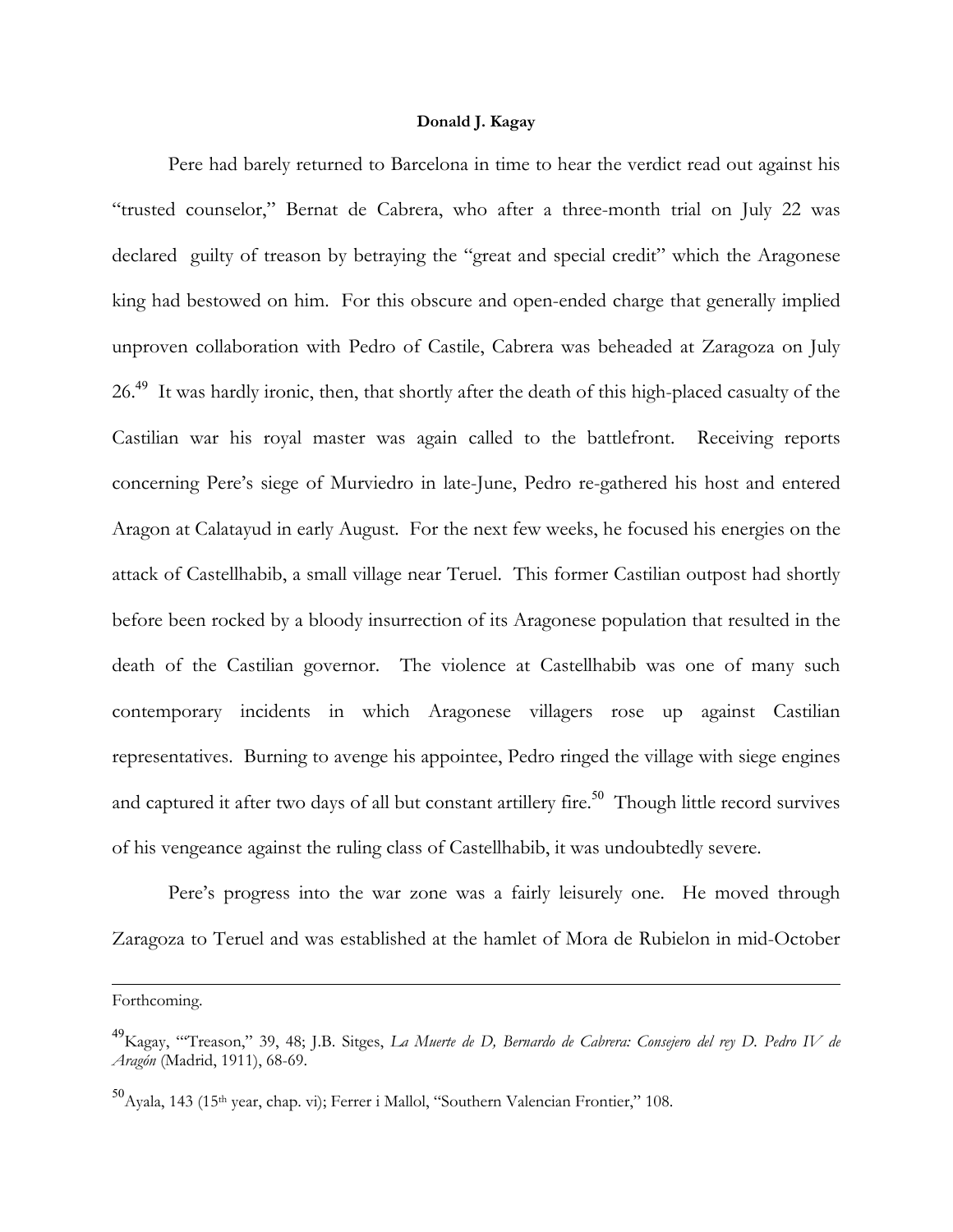when he was visited by representatives of Castellhabib who asked for immediate royal help. Before he could tender it, however, the outpost had fallen to the Castilians. Shadowing Pedro's march to the southeast that eventually brought into his hands several Valencian outposts such as Ayora, Pere in a series of forced marches over the next few weeks moved his forces to the coast at Vila-real and proceeded southward–skirting around the capital–to Torrent and Alcira. During this grueling passage that was only completed in just over a month, Pere's troops were constantly harried by Castilian outriders.<sup>51</sup>

 From December 1, 1364, Pere and Pedro were again bound in a series of parallel maneuvers that again seemed destined to lead to the battlefield. The Aragonese force at Alcira consisted of 3000 horsemen and "many crossbowmen and lancers."<sup>52</sup> Pedro at Elche commanded 7000 horse and 40,000 foot.<sup>53</sup> The objective of both commanders was "the key" to [Pere's] realms,"Orihuela, a small town on the Segura River that was in "great peril...from a scarcity of food."<sup>54</sup> Since his adversary was between him and this Aragonese outpost, Pere was determined to move from northern to southern Valencia as quickly as possible. Leaving Alcira on December 1, he went down the coast to Gandia and then turned inland to Alcoy. For the next two days, he rushed his troops through Favanella and Saix. Then turning his

<sup>&</sup>lt;sup>51</sup>Pere III, 2:558-60 (VI:48); Ayala, 143 (15<sup>th</sup> year, chap. vi).

 $^{52}$ Pere III, 2:563 (VI:52).

 $53$ Ibid.

<sup>&</sup>lt;sup>54</sup>Ibid., 2:560 (VI:48-49); ACA, Cancillería real, R. 1211, f. 63v; Ferrer i Mallol, "Southern Valencian Frontier," 109.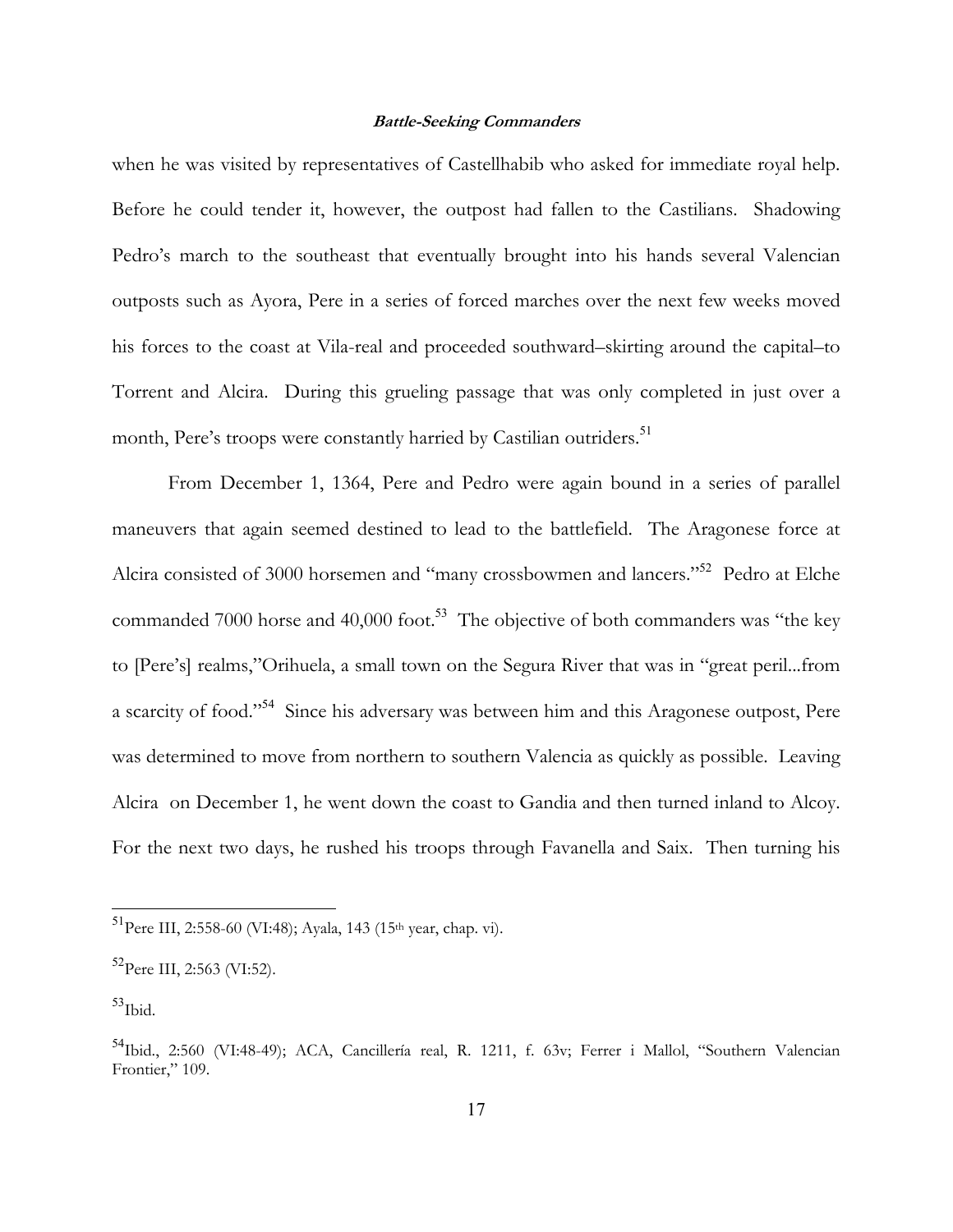troops southward through a "waste and desert" that nevertheless teemed with game, the king led his army on La Matanza, a large plain to the west of Orihuela. In this wide-open zone, Pere's scouts caught sight of a battalion of 1000 knights commanded by the Castilian king himself. Rapidly drawing up his troops in battle array, Pere impatiently waited for four hours for looming combat that never materialized. Moving his men off the higher ground on to a lower position, Pere was informed by his outriders that the main body of the Castilian army was nearby. When Pedro left the region without offering any threat whatsoever, Pere was free to advance to Orihuela where he received a hero's welcome.<sup>55</sup>

 Despite this happy respite, Orihuela's situation worsened markedly in the next few months. Though characterizing the town's residents as "good people...who so valorously and courageously have safeguarded our affairs...for which they have gained great fame," Pere did not adequately provision the urban fortresses. As a result, the Orehuelans surrendered to yet another Castilian attack in 1365.<sup>56</sup> Pedro's influence within the southern Valencian theater of operations quickly began to fade as all of northern Iberia fell under the influence of mercenary captains seeking fresh employment after the peace treaty of Brétigny (1360).<sup>57</sup> When Enrique de Trastámara, a mercenary in his own right, began to expand his company with some of these fresh troops, his half-brother seemed to lose interest in the Aragonese conflict while engaging in a struggle for his very throne. In the midst of this political ennui,

<sup>55</sup>Pere III, 2:563-67 (VI:52); Ayala, 143 (15th year, chap. vii).

 $^{56}$ ACA, Cancillería real, R. 727, ff. 164-65v; R. 1210, ff. 47r-v; R. 1211, f. 63v; Ayala,143 (15<sup>th</sup> year, chap. vii); Ferrer i Mallol, "Southern Valencian Frontier," 109.

 $^{57}$ Ferrer i Mallol, "Southern Valencian Frontier," 109-110.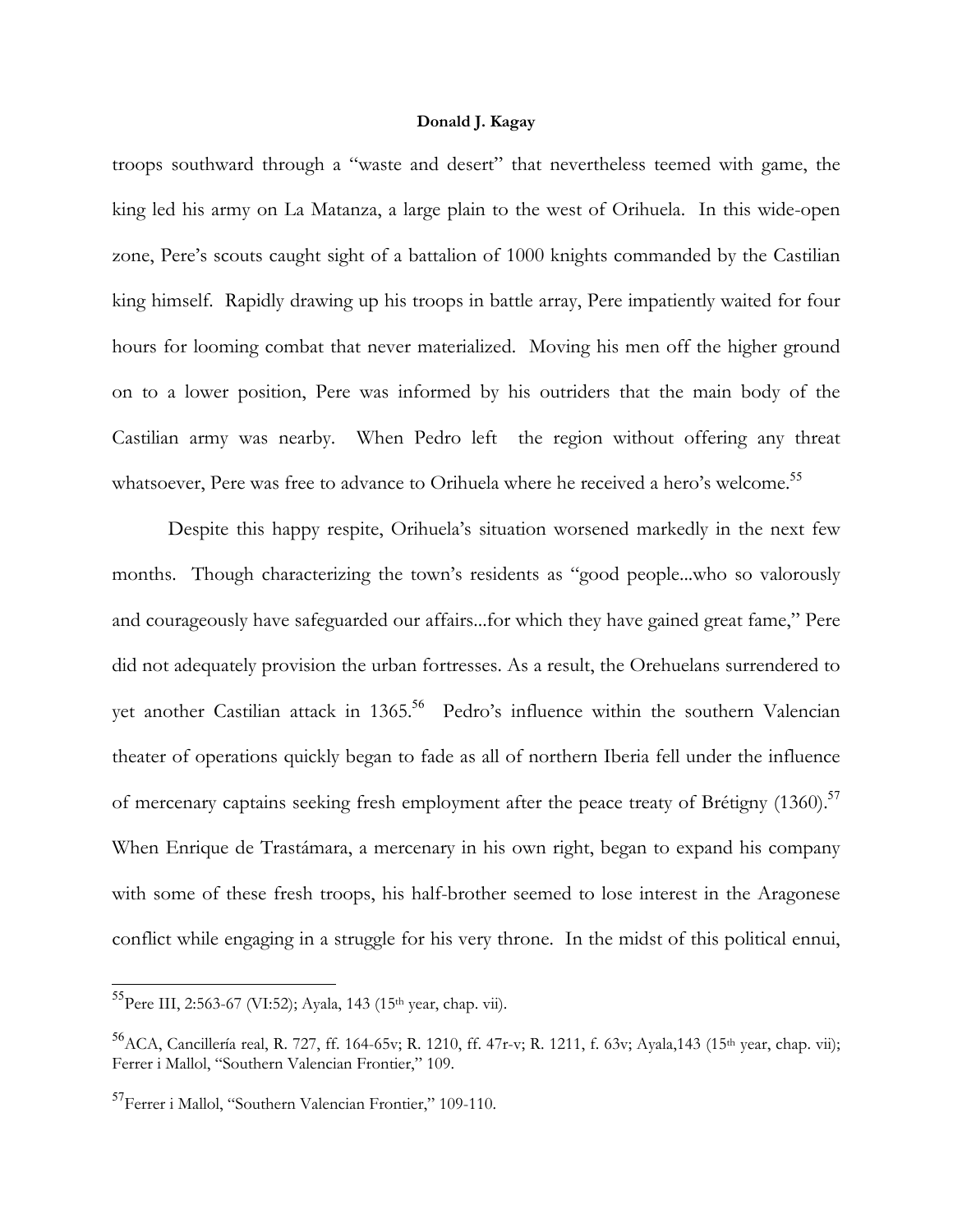Castilian garrisons and settlers in captured Aragonese and Valencian outposts lost confidence in their king's ability to protect them and began to return to their homeland.<sup>58</sup> Following hard on these desertions, Pere's subjects who had lost their homes because of the Castilian conquests began to stream back across the frontiers to reclaim them.<sup>59</sup> As was so often the case in such situations, the return of the natives caused legal complexities over property titles and municipal jurisdictions that would not be resolved for years.<sup>60</sup>

# **V.**

 The large Valencian campaigns of the Castilian war, though unlike the smaller and and lesser developed actions of the conflict's earlier years, were important sounding boards of its two principal commanders' willingness to engage in or avoid battle. When compared, these series of expeditions show how the basic martial attitudes the two kings possessed in 1364-1365 had changed from the war's beginning in 1356.

 Pedro I of Castile had already experienced war during his campaigns along the Straits against Granada and the Merinids. $61$  In the first years of the conflict with Aragon, he appeared supremely confident in his own leadership and in the ability of his troops. He also appeared disdainful of Pere's standing as a commander and of the over-all toughness of the

<sup>58</sup>Ibid., 110.

 $^{59}$ Ibid., "111.

 $60$ Ibid..

<sup>&</sup>lt;sup>61</sup>For Alfonso XI's military career, see Nicolás Agrait, "Monarchy and Military Practice during the Reign of Alfonso XI of Castile (1312-50)," (Ph.D. diss., Fordham University, 2003).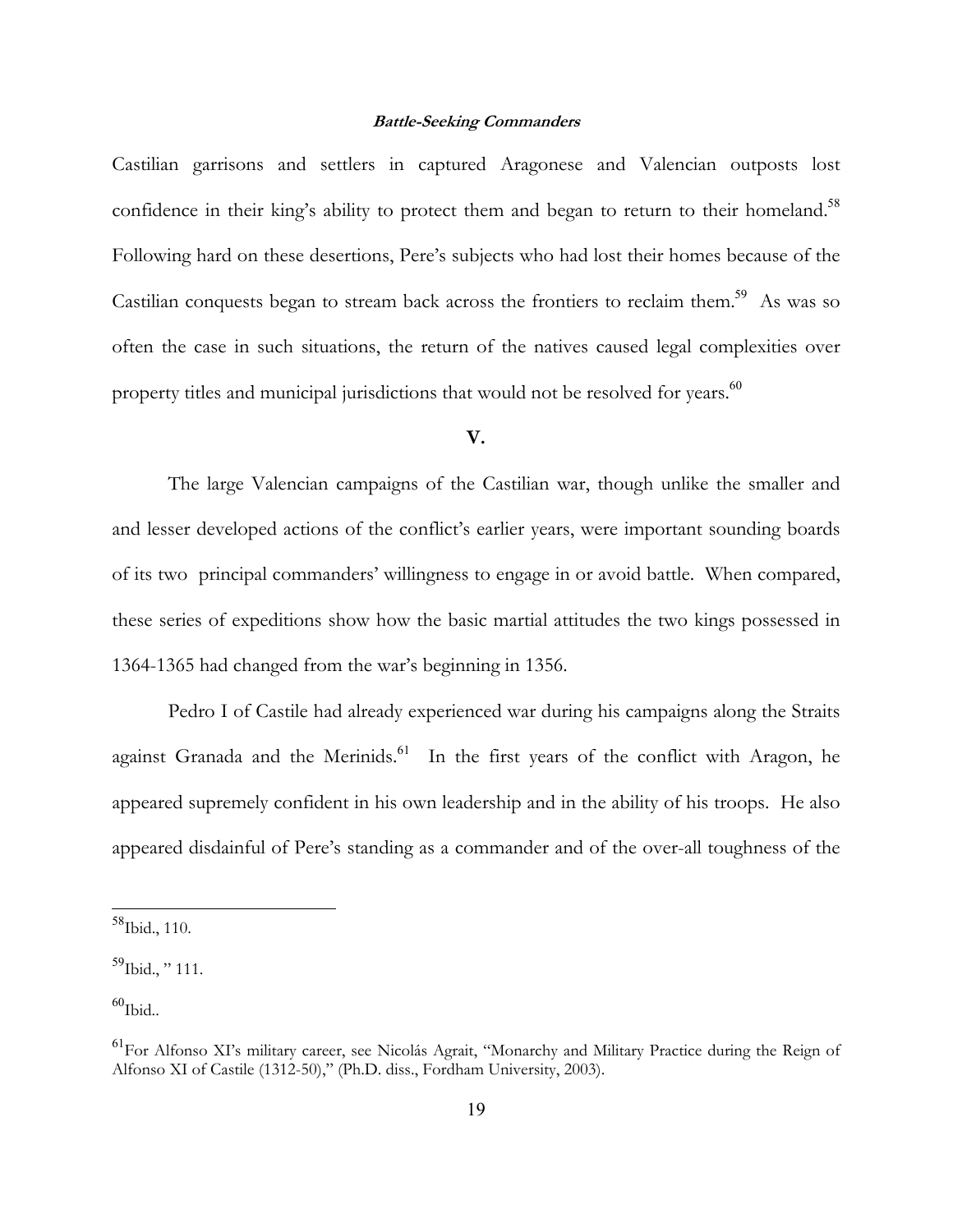Aragonese army. This trust in final victory is apparent in the Castilian king's way of fighting in the war's first years. Thoroughly depending on his captains, Pedro had no fear in dividing his forces that then cut wide swathes through enemy territory before reassembling.<sup>62</sup> One example at the end of this phase is instructive. When the Castilian king decided to violate the Peace of Terrer in 1362, he moved without hesitation to attack the strong Aragonese frontier-town of Calatayud. Once he had invested the site with a large army and battered it with artillery, he waited for the reaction of his rival. Sending messengers to the Aragonese court at Perpignan, he announced that he would give Pere forty days to relieve Calatayud. Sitting down to await an Aragonese response that could have included pitched battle, Pedro did not have long to wait. Within a few days, his adversary had to write to the desperate Calatayud garrison and admit that he could not relieve them. They, thus, were given permission to surrender without incurring a charge of treason.<sup>63</sup> Pedro, it seemed had learned that, despite Pere's bombastic talk about taking the fight to the enemy in the first year of the war, the Castilian army could operate in enemy territory for long periods without facing a sizeable Aragonese force and certainly without ever laying eyes on Pere himself.

 Pedro's transition from this confident battle-willingness to the avoidance of even the hint of serious combat springs from a personal insecurity that was increasingly exacerbated by the very person of his half-brother, Enrique de Trastámara. Without totally unbiased documentation, it is impossible to tell if Pedro's cruelty was the result of mental imbalance

 $^{62}$ Kagay, "Defense," 18-20.

 $^{63}$ Ibid., 28-29.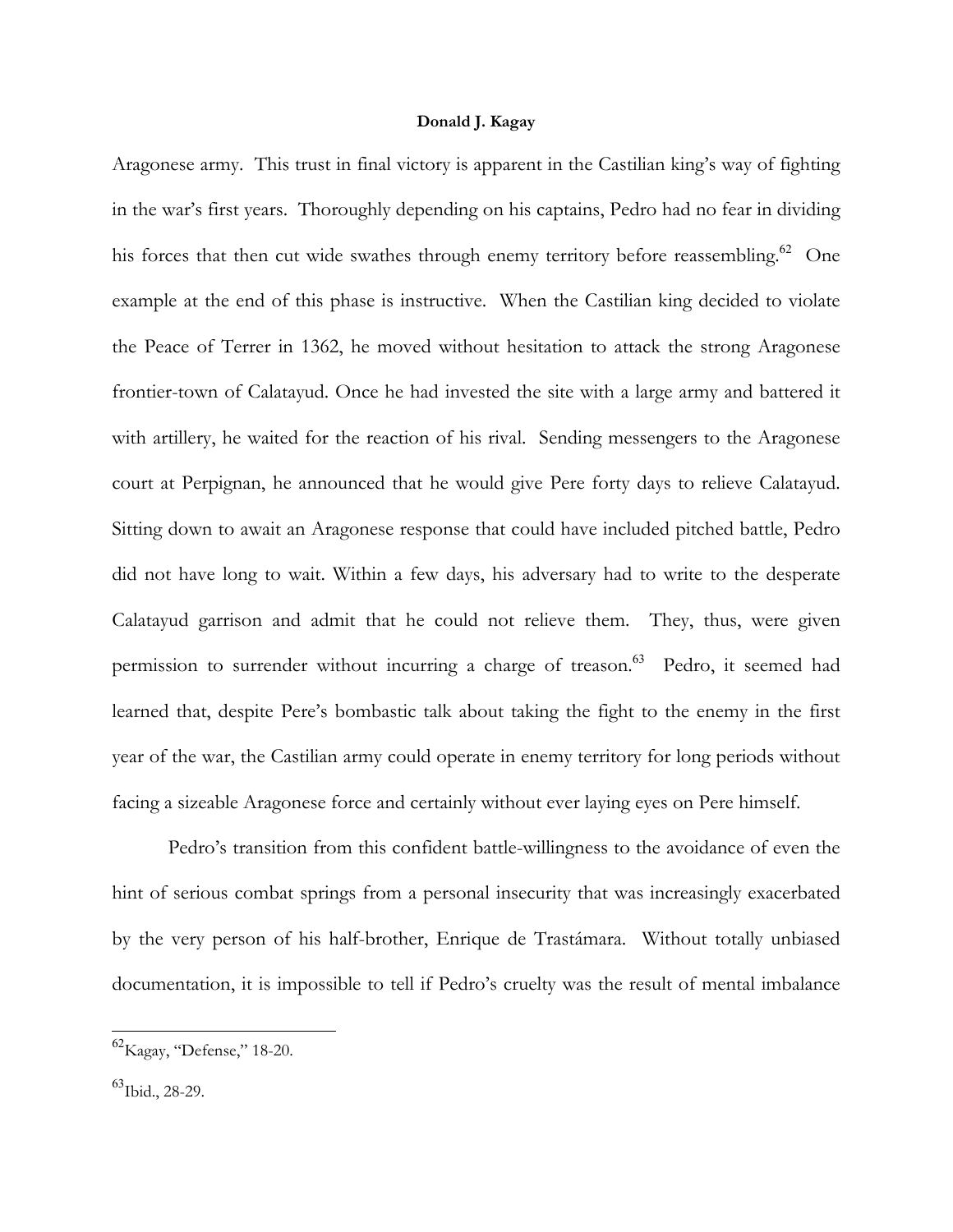or part of a conscious strategy for political dominance.<sup>64</sup> What the historical record points to, however, is that the Castilian king, after long years of what he considered as national and personal betrayal, stood out as a "fierce spirit more inclined to rigorous vengeance than to clemency,"<sup>65</sup> This royal personality trait may not have come to dominate the Castilian body politic as it did, but for the brutalizing effect of the war on a monarch who seemed to see traitors in every class of his subjects. These, then, were the years in which Pedro executed his own brother, Fadrique, and his principal adviser, Gutier Fernandez de Velasco, for the unsubstantiated charge of conspiring with the Aragonese.<sup>66</sup> It was also the era in which Pedro executed garrison commanders such as Juan Alfonso de Benavides after surrendering helplessly surrounded outposts after holding off enemy attacks for weeks on end.<sup>67</sup> While an argument (however weak) could be advanced that these deaths were necessary to maintain order and contribute to the war effort, the non-judicial murder of Prince Ferran's mother and brothers as well as Enrique's younger brothers can only be attributed to the king's desire to avenge himself on his dangerous rivals whom he seemed unable to harm

l

<sup>&</sup>lt;sup>64</sup>Neurologist Gonzalo Moya who examined Pedro I's remains in 1968 claims that his speech impediment and "indecisiveness" (*abulia*) may have been the result of a cerebral palsy the king suffered from since his adolescence [Gonzalo Moya, *Don Pedro el Cruel. Biología, política y tradición literaria en la figura de Pedro I de Castilla* (Madrid, 1974); Estow*, Pedro*, xxxiii, 198].

<sup>65</sup>Zurita, *Anales*, 4:289 (IX:I).

<sup>66</sup>Ayala, 90-92 (9th year, chaps. ii-iii), 116-7 (11th year, chaps. xvi-xvii); Estow, *Pedro*, , 84, 190-92.

 ${}^{67}$ L,J, Andrew Villalon, "The War of the Two Pedros: An Overview of the Conflict," (paper presented at the 35th annual meeting of Medieval Congress on Medieval Studies, Kalamazoo, Mich., May 5, 2000).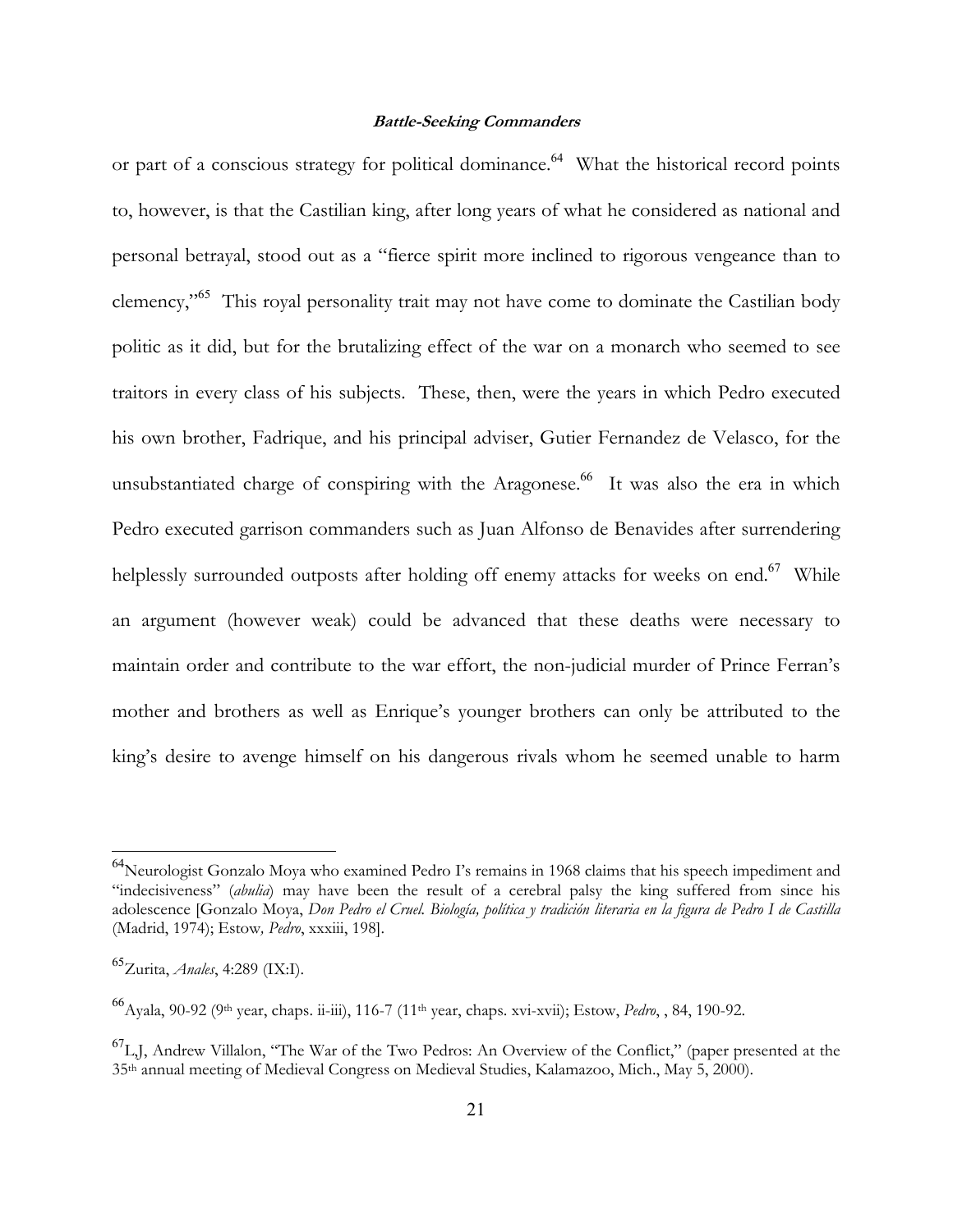personally, no matter how hard he tried.<sup>68</sup> The many episodes of day-to-day cruelty associated with war served as a backdrop of the king's individual acts of brutality. In the last Orihuela campaign of 1365, for example, Pedro ordered his soldiers to "wage the cruelest war they could, cutting off the heads of everyone you capture, so that there will be no man of Aragon taken who is not killed."<sup>69</sup> As if to obey his own bloody command, Pedro had the crews of five captured Catalan galleys involved in harrying the Cartagena littoral during the same year executed to the last man–a clear affront to the international laws of war.<sup>70</sup>

 In logical terms, such rampant cruelty should have forcefully propelled Pedro to seek out an ultimate decision on the battlefield. When he did not do so, contemporaries, most especially his Aragonese adversary, attributed this strange turn of events to either divine or psychological causes. Pere, who from the beginning of the Castilian conflict claimed that he was fighting a just war, was certain that he would prevail over his enemy ("that wicked and false traitor") who would be "put to shame and covered with confusion."<sup>71</sup> With this intellectual background in place, what was Pere to think when Pedro refused battle on several occasions except that his adversary feared that "God who is the judge of battles

<sup>&</sup>lt;sup>68</sup>Pere III, 2:493-95 (VI:1); Kagay, "Conflict," 92.

<sup>69</sup>*Documentos de Pedro I*, ed. Angel-Luis Molina Molina )Murcia, 1978), 162-63 (doc. 100); L.J. Andrew Villalon, "Cur Off their Heads, or I'll Cut Off Yours": Castilian Strategy and Tactics in the War of the Two Pedros and the Supporting Evidence from Murcia," in *The Hundred Years War (Part II): Different Vistas*, ed. L.J. Andrew Villalon and Donald J. Kagay (Leiden, 2008), 165.

<sup>70</sup>Ayala, 144 (15th year, chap ix). For treatment of prisoners, see M.H. Keen, *The Laws of War in the Late Middle Ages* (London, 1965), 160-61.

<sup>&</sup>lt;sup>71</sup>Pere III, 2:548-50 (VI:41); Donald J. Kagay, "The Theory and Practice of Just War in the Late-Medieval Crown of Aragon," *Catholic Historical Review* 91 (2005): 602.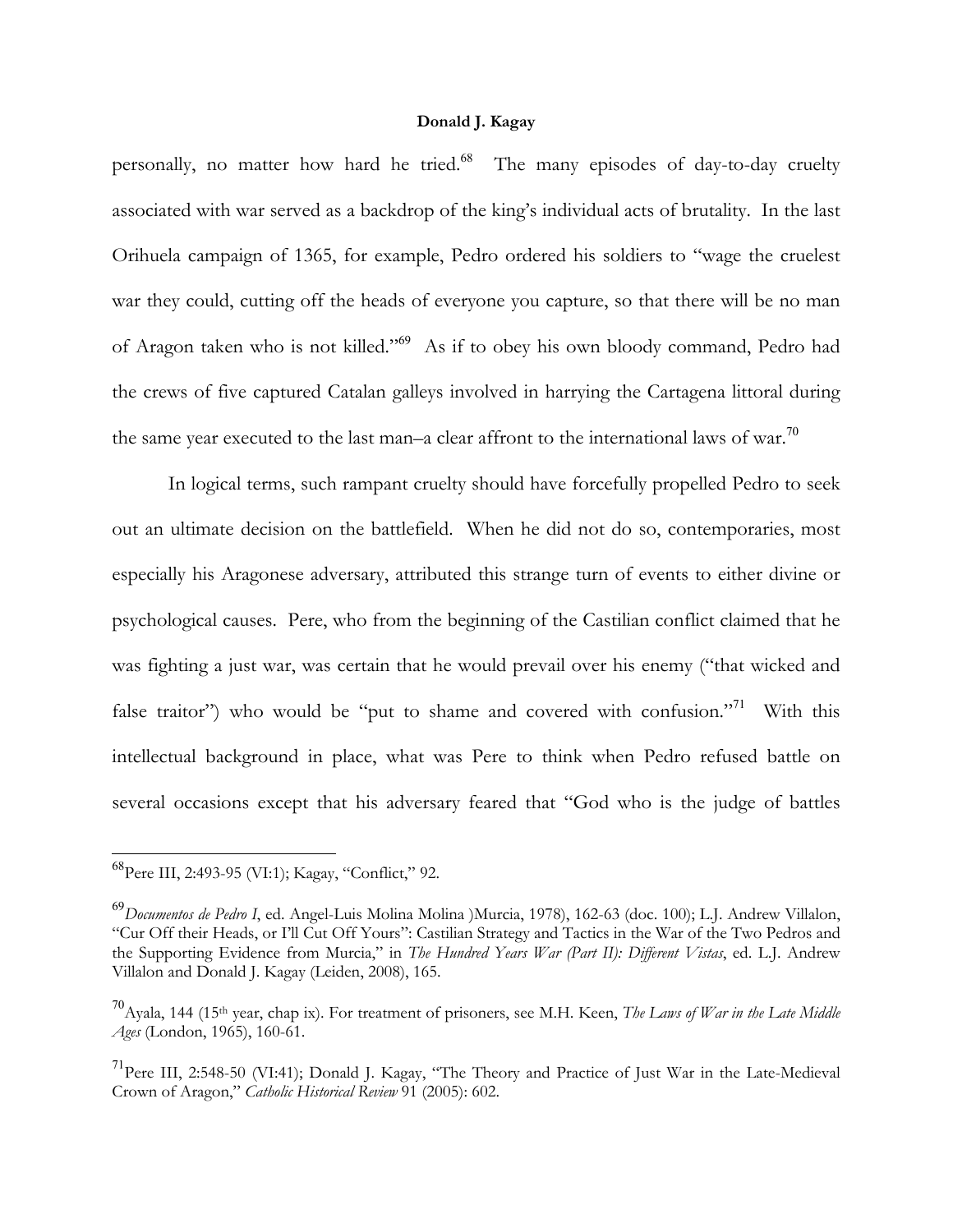would be against him for the great offense he had done...and was still doing against all reason and justice."<sup>72</sup> In truth, Pedro makes few explicit references to belief in cosmic influences on the result of battle. Like most medieval men, however, he believed in the power of saints to influence temporal events. This was clearly shown in 1364 after he escaped from a dangerous summer storm. To give thanks for escape from this peril, he appeared as a penitent at the Church of the Blessed Virgin Mary in Murviedro "with a halter around his neck...[wearing only] a shirt and breeches."<sup>73</sup>

 Even if Pedro's apparent fear to submit his fate to the vicissitudes of the battlefield sprang from a dread of divine retribution, it may also have contained much more mundane elements. The most important of these was clearly the distrust of his own troops. Because many Castilian nobles who personally or through the innocent members of their families had experienced the king's awful and seemingly mad vengeance, a great number had saved their lives by going into an exile that normally took them into Aragonese service. A good example of this constant ebb of manpower away from Pedro's armed forces is associated with the principal captain of Castile (*adelantado mayor*), Diego Pérez Sarmiento who, for whatever reason, arrived too late at the disastrous battle of Araviana (1360) to take the field. Rather than face the "great fury" of his royal master who interpreted his action as treason, the great noble spurred his horse from the field and defected to Trastámara's banner within

<sup>72</sup>Pere III, 2:553 (VI:44).

 $^{73}$ Ibid., 2:554 (VI:45).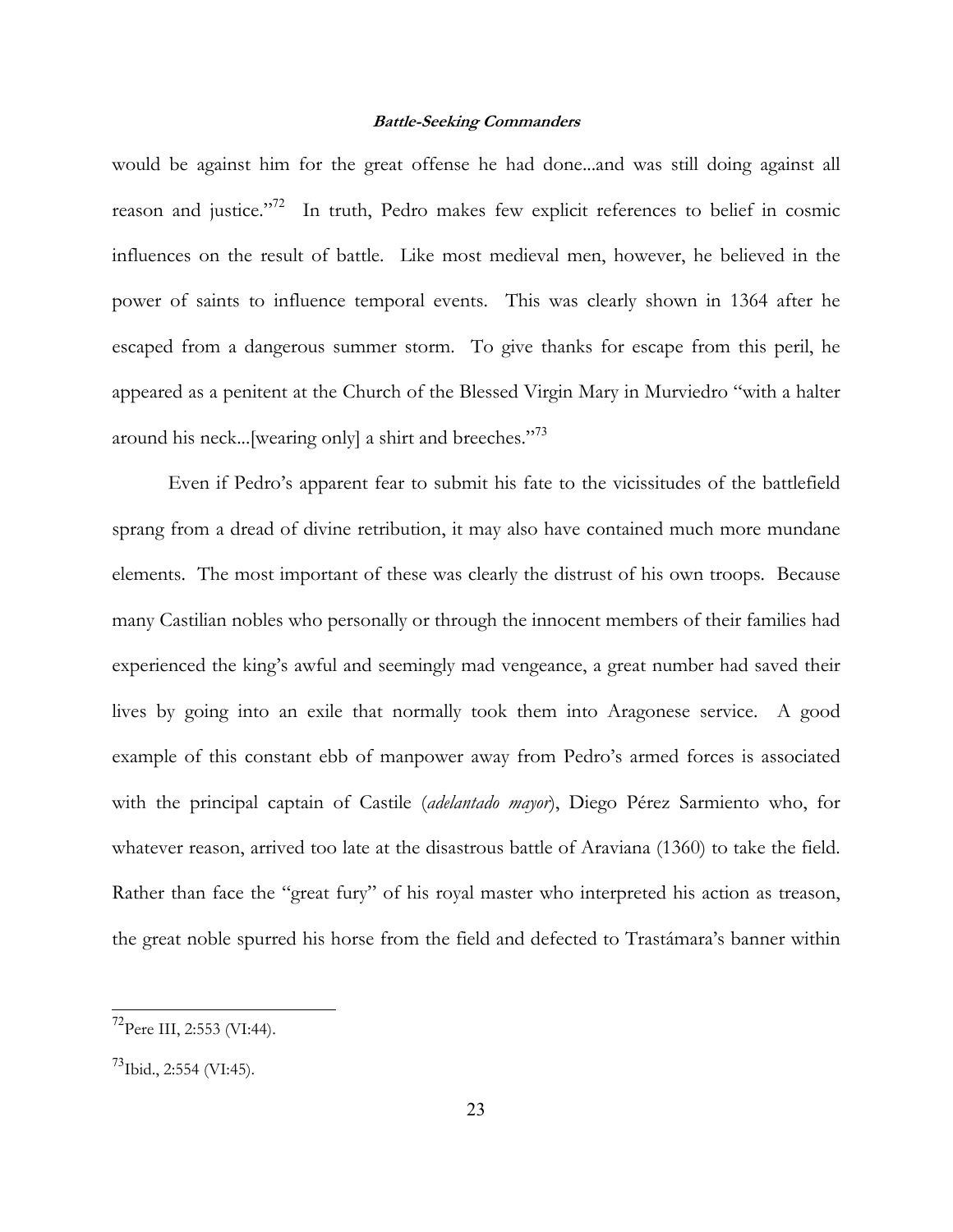a matter of days, never again to lay eyes on his former king.<sup>74</sup> The burgeoning number of defectors to his enemy's cause was bad enough, but those hidden traitors Pedro assumed to be serving in the Castilian army seemed to be the source of the king's greatest disquiet. Like American commanders afraid of being "fragged" by their own troops in the midst of combat,<sup>75</sup> Pedro's suspicion of his soldiers reached such a level he would not trust them to engage in the confusing mêlée of battle for fear they would flee from the field or turn their weapons against him. This dread of fully unleashing his army is apparent at Orihuela in 1364 when victory over the Aragonese seemed to be at hand and, with it, the transformation of the Castilian king into an "emperor of Spain." Pedro, clearly thinking otherwise, looked at a loaf of bread in his hand and said, "with this...I could satisfy the loyal men there are in Castile."<sup>76</sup>

 No matter what motivations drove Pedro to avoid the wager of battle in the last years of the war, his refusal to answer challenges in the field had a severely detrimental effect on the confidence of his own troops as well as on his reputation as an accomplished warrior. While many medieval commanders in following the Vegetian advice that pitched battles should normally be shunned since they involved too many risks and their results were final, Pedro seemed set on avoiding the battlefield even when he held a clear advantage in troop

<sup>&</sup>lt;sup>74</sup> Ayala, 108 (10<sup>th</sup> year, chap. xxii). For Pérez Sarmiento's stint as *adelantado mayor de Castilla*, see Luis Vicente Diaz Martin, *Los oficiales de Pedro I de Castilla* (Valladolid, 1975), 21.

<sup>75</sup>Thomas D. Boettcher, *Vietnam: The Valor and the Sorrow from the Home Front to the Front Lines in Words and Pictures* (Boston, 1985), 399-400; Steve Hesske, "They Dare not Speak its Name," http://www.answers.com. (accessed August 12, 2009).

 $^{76}$ Pere III, 2:565-67 (VI:52).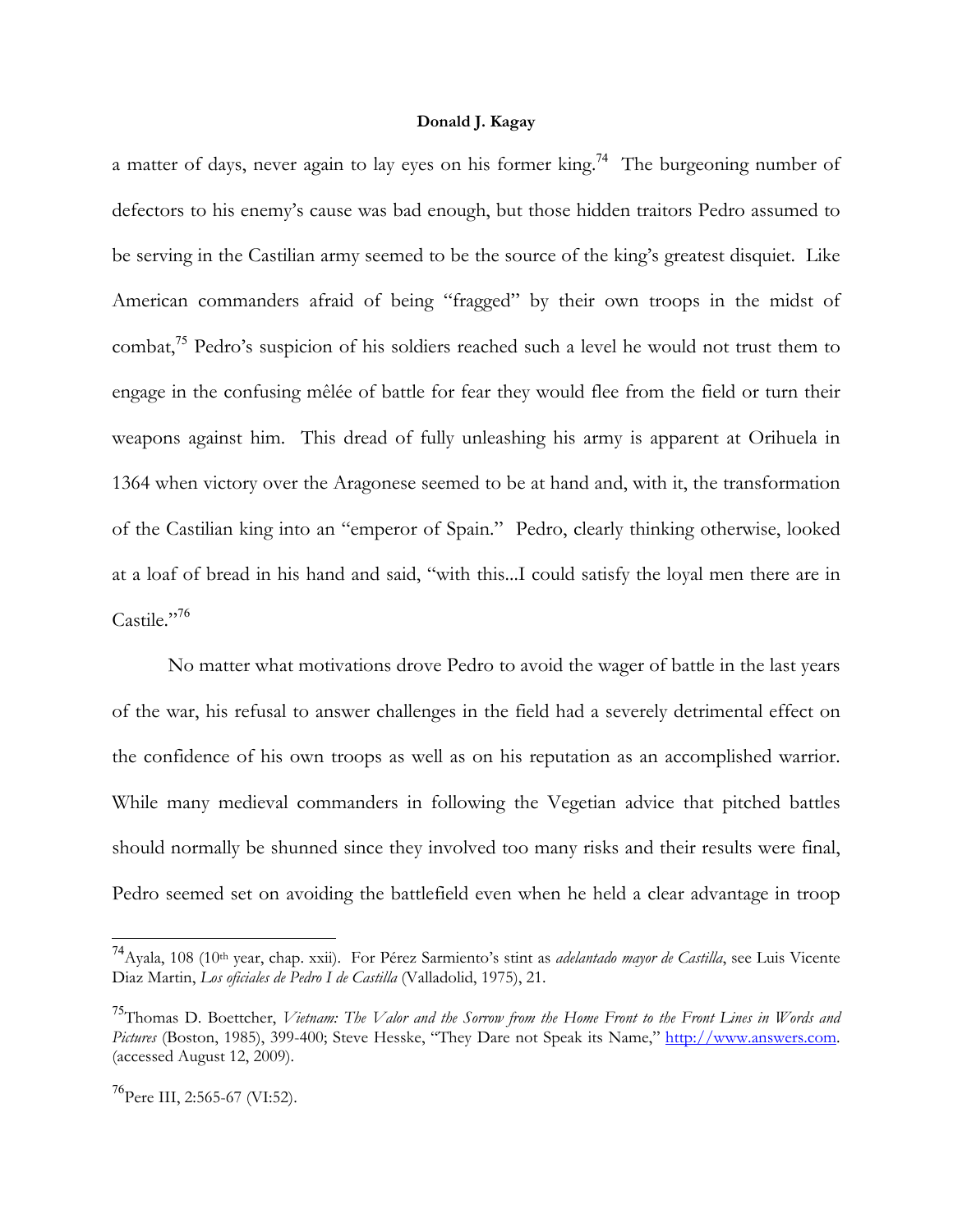strength and positioning. At Ibiza (1359), the first battle of Nájera (1360), Valencia (1363), the Valencian dockyard (*grau*) and Murviedro (1364) as well as the two campaigns of Orihuela (1364-1365), he seemed unwilling to fully unleash the troops under his command. With a dearth of unprejudiced evidence in this regard, it is truly impossible to determine whether the Castilian king, shaken by a base fear of either his enemies or his own troops, purposefully fled from situation that might have led to battle or he had begun to learn some of the defensive lessons his Aragonese adversaries had mastered years before.<sup>77</sup>

 The military portrait of Pere, like that of his opponent, changed drastically as the war progressed. From a rather timid defensive martial administrator through the later 1350s, the Aragonese king, at least through the image left in his chronicle, seemed during the 1360s to become an offensive warrior who was ever ready to embrace the dangers of the battlefield. Overshadowed and truly overawed by the glorious reputations of his ancestors, Jaume I and Pere II, the frail and crafty king of Aragon longed to win a momentous battle and, for this reason, war was never a stranger to his reign, breaking out in almost every decade of his life. None of these military episodes, however, lived up to the great battlefield exploits of his predecessors. When year after year of his conflict with Pedro passed without this direct confrontation ever coming to pass, Pere, who spent all his time administering war but never seeing it, grew increasingly anxious to prove himself. This disappointment with the course of military events erupted in the "parliament" of Monzón (1362-1363) when after months of

<sup>77</sup>Zurita, *Anales*, 4:503 (IX:liv).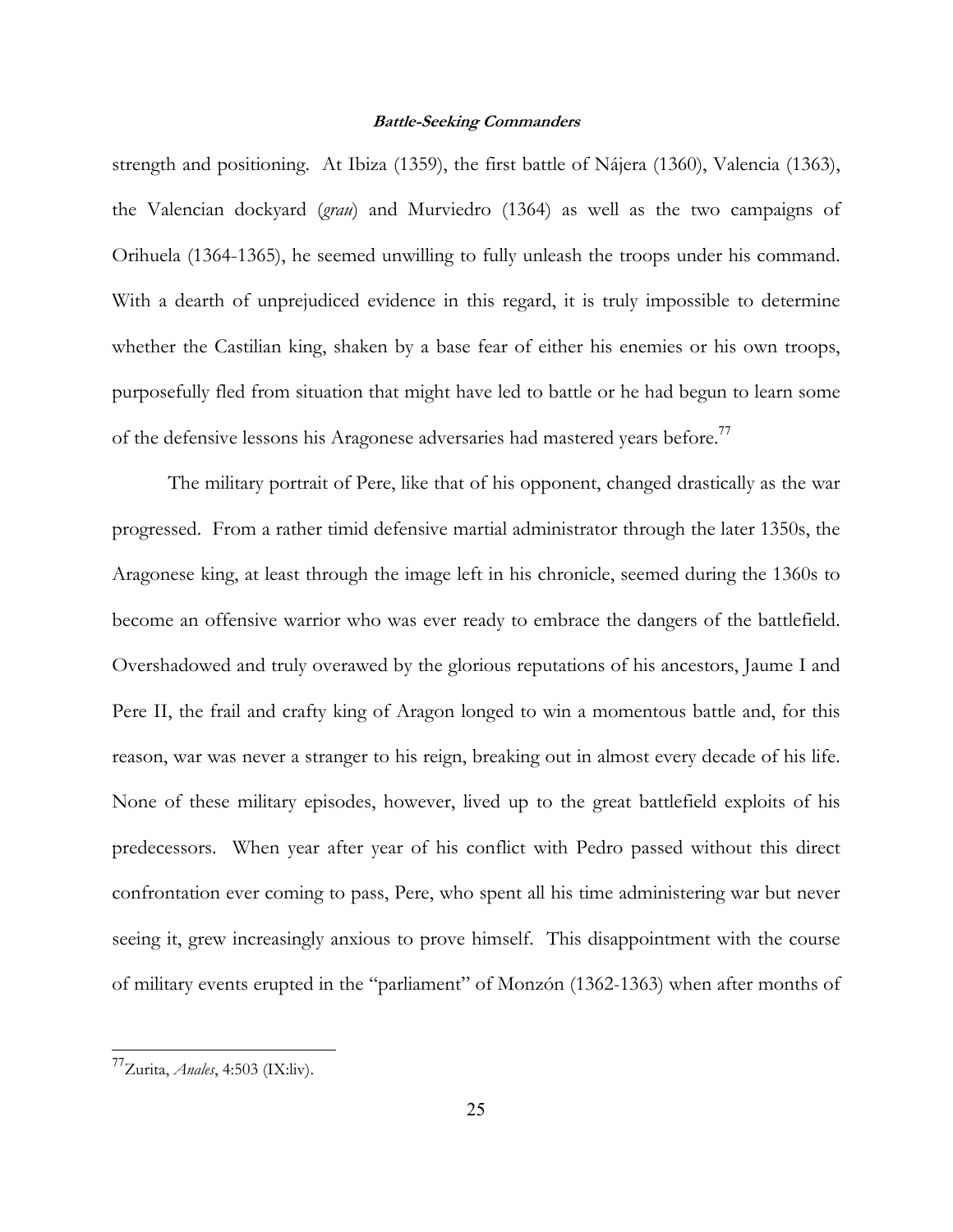negotiating a military subsidy he screamed at the assembly "all those who wish to remain safe [on the home front] should die."<sup>78</sup>

 From 1362, the king's desire to redeem his honor by personally taking up an active military command came ever closer to reality. When he did lead armies into harm's way in the next three years, we can gauge some of the attitudes he brought to the front by the "speech" (*arenga*) he delivered to his men before leading them onto the field of battle outside Valencia in 1364. His first duty in such orations was to communicate the "firm confidence" he felt that his cause was just and God would allow him to act as His tool in the punishment of the king of Castile Pere then had to convince his polyglot force that it was unified in its allegiance to him and to the glorious aim he had announced. He then gave the Castilians serving with him the right to cross over and join Pedro's army if they so wished. With these emotional words, he unified his forces in a way worthy of his famous ancestor, Jaume I.<sup>79</sup>

 From most of 1363 at least, Pere was clearly "battle-willing" and in the next three years he seemed to move his troops toward open combat several times. This change from being a manager of a diffuse defense to a war leader who under many different conditions was ready to stand and deliver militarily had much less to do with a new tactical understanding of the conflict he was involved in and more with the realm of personal fulfillment. While Pere had shown himself to be an adaptable quartermaster who saw that

<sup>&</sup>lt;sup>78</sup>Kagay, "Parliament," 130.

 $^{79}$ Pere III, 2:548-50 (VI:41).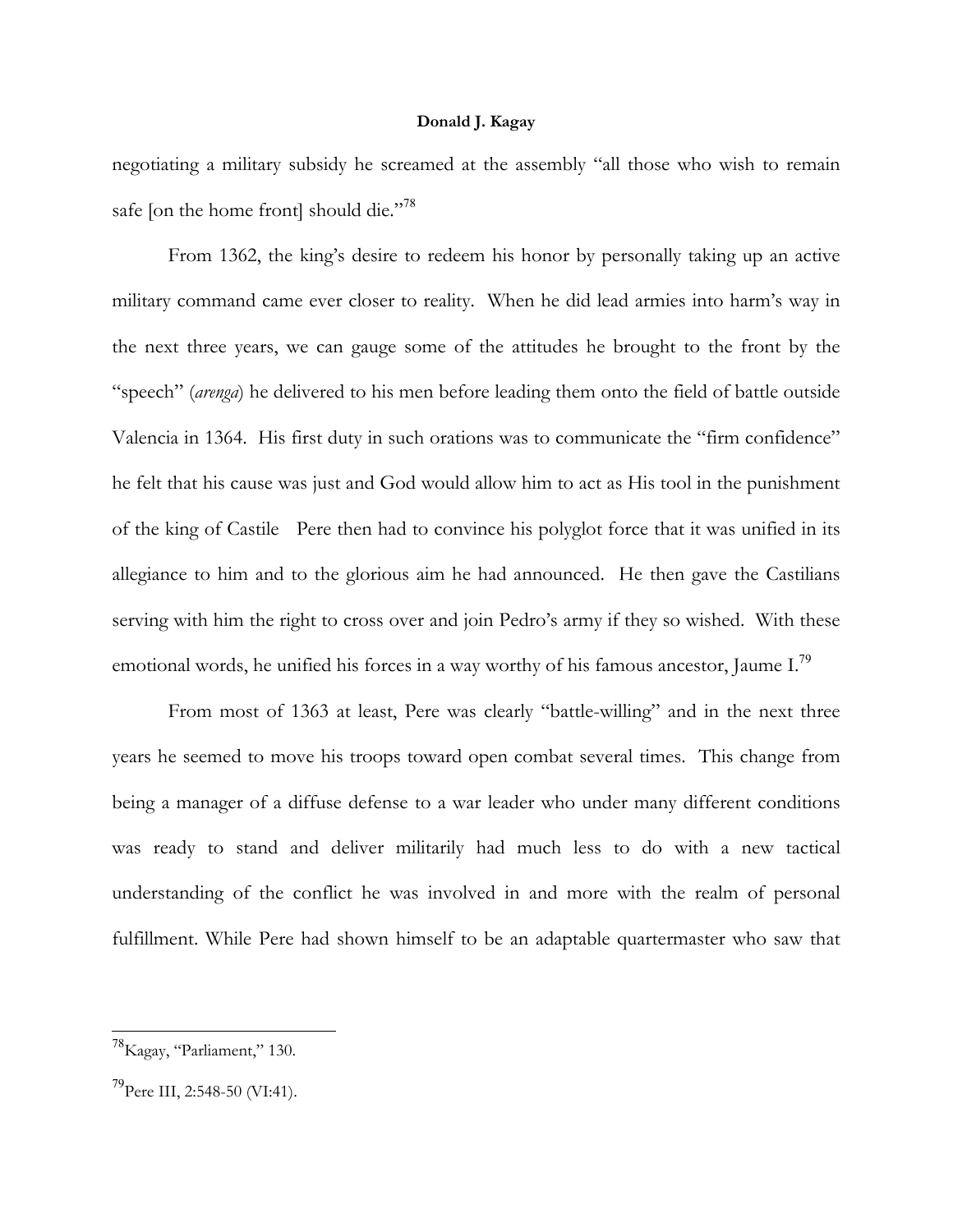his troops were fed no matter what landscape his troops passed through,<sup>80</sup> the military accomplishment he wished to attain above all others was the command of soldiers in battle. Though he did not gain this wish in the Castilian war, it was not for want of trying since on several instances between 1363 and 1365 he clearly offered battle and had his desire to fight rebuffed by Pedro. Failing in this martial enterprise was not a complete loss, however, since by standing on the edge of battle in this way he had clearly managed to "satisfy... [his] royal honor."<sup>81</sup> This aim, though often expressed in Pere's official vocabulary from the war's very beginning, now seemed to mean more to him than ever before. Through his courage and military competence he wished to impress both posterity and the soldiers he served with. Describing in loving detail how during the second campaign of Orihuela (1365) he carefully coordinated troop movements through a range of bugle calls, he also proudly relived the series of grueling forced marches that commenced the expedition. $82$  Taking into account Pere's well-known frailty–he had once openly admitted that he was not "a good foot soldier"<sup>83</sup>-this obvious mastery of battlefield conditions, though not handing him defeat, had "destroyed... [the Castilian king's right eye" since, at least for his captains, Pere's actions

l

 $^{80}$ Ibid., 2:562 (VI:50); Kagay, "Defense," 30.

 ${}^{81}$ Pere III, 2:559 (VI:48).

<sup>82</sup>Ibid., 2:559-61, 563-64 (VI:48-49, 51). Pere described the camp organization in the following way: (1) with a first blast of the trumpets, the soldiers would feed and ready their mounts for the day's march, (2) at the second, they themselves would eat breakfast, (3) at the third, the soldiers would gather their weapons and stand ready to advance, and (4) with the fourth, they would mount and follow the king.

<sup>&</sup>lt;sup>83</sup>Ibid.,1:263 (III:28). Pere made this admission during the Balearic campaign of 1343 against his cousin, Jaume III of Mallorca (1324-1349).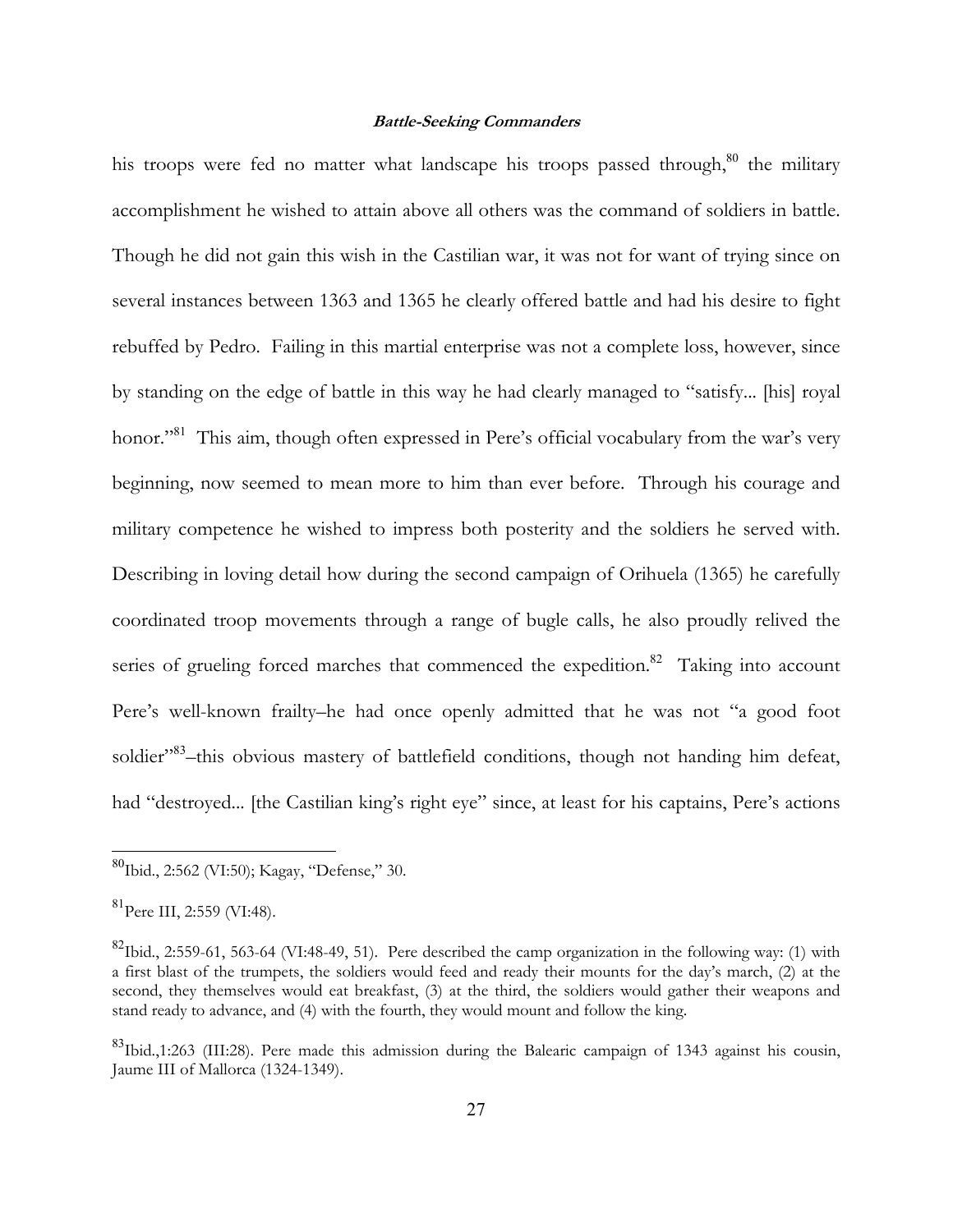had shown up Pedro as a coward.<sup>84</sup> In this regard, perhaps no praise was sweeter to the exhausted Aragonese king than that of Enrique de Trastámara, who claimed that by his dogged determination in repeatedly challenging Pedro across southern Valencia, Pere had shown himself to be "a king and lord to maintain and defend ...[his] kingdom... [who has] achieved the honor that is... [his] due."<sup>85</sup> Though victory in battle was denied him, the Aragonese king returned from the Valencian expedition as a survivor of the war zone who had come very close in experiencing its greatest horror. At least in his mind, this seemed to be quite a triumph in itself.

### **VI.**

In reality, the martial stance of the Aragonese king to that of Castile during the long war named after them by later historians represents both a personal and professional relationship. Both were drawn to the battlefield by motivations that modern historians would characterize as psychological–Pedro to avenge a wrong or set of wrongs that he and his people had long harbored against their eastern neighbor and Pere to finally live up to the reputation of his glorious reconquest ancestors. In assessing their willingness to engage in battle, their ties to the knowledge of professional soldering each had gained as a war leader has to be taken into account. In most of the conflict, Pedro had shown himself to be a daring leader of men who often split his forces and struck where least expected. As the war years wore on, however, he seemed to honor caution over boldness and this surely explains

<sup>&</sup>lt;sup>84</sup>Ibid., 2:561 (VI:49).

 $85$ Ibid.